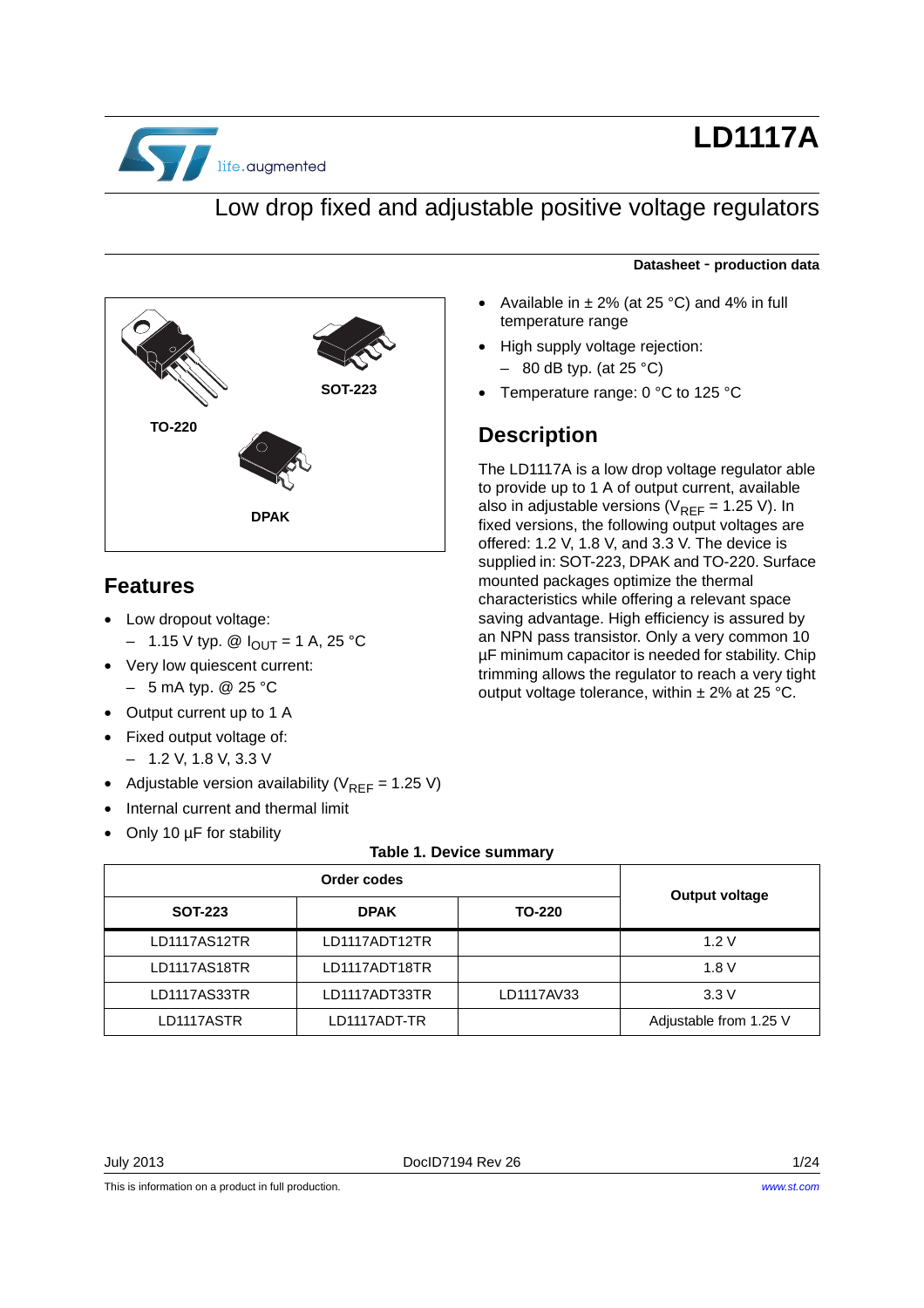# **Contents**

| $\mathbf 1$             |                                          |
|-------------------------|------------------------------------------|
| $\overline{2}$          |                                          |
| $\overline{\mathbf{3}}$ |                                          |
| $\overline{\mathbf{4}}$ |                                          |
| 5                       |                                          |
| $6\phantom{1}6$         |                                          |
| $\overline{7}$          | LD1117A adjustable: application note  12 |
| 8                       |                                          |
| 9                       |                                          |
| 10                      |                                          |

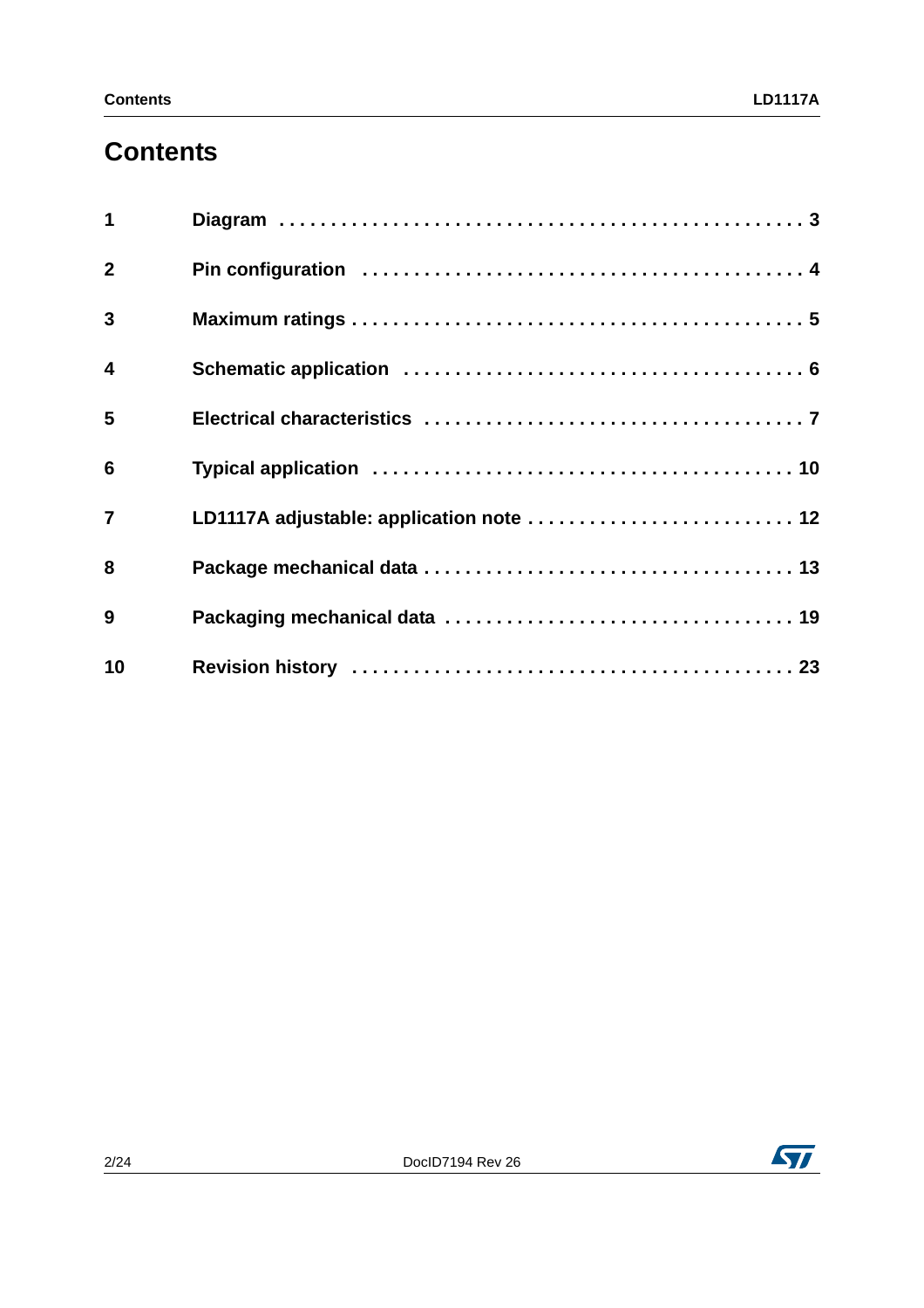# <span id="page-2-0"></span>**1 Diagram**





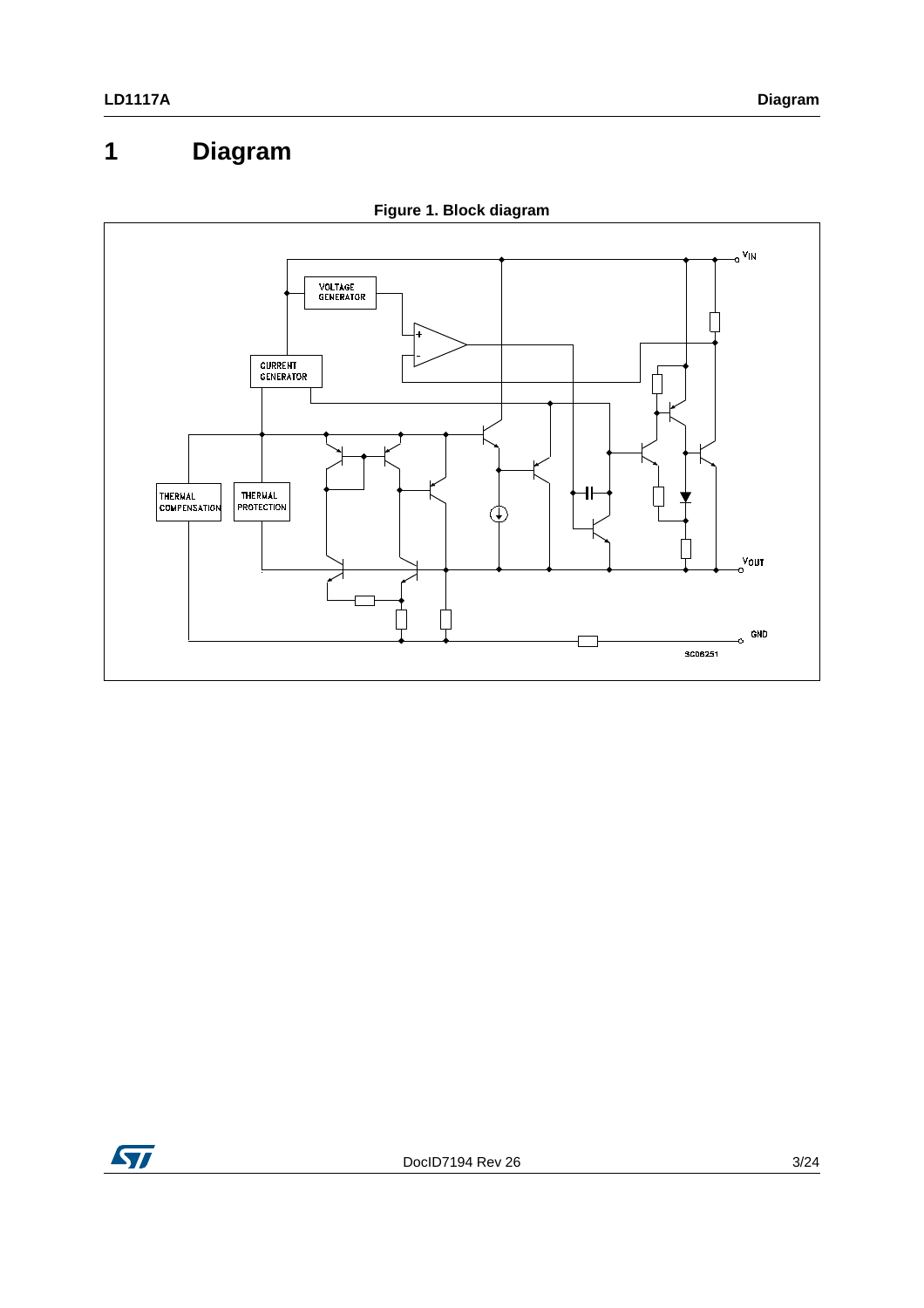# <span id="page-3-0"></span>**2 Pin configuration**



*Note:* The TAB is connected to the V<sub>OUT</sub>.

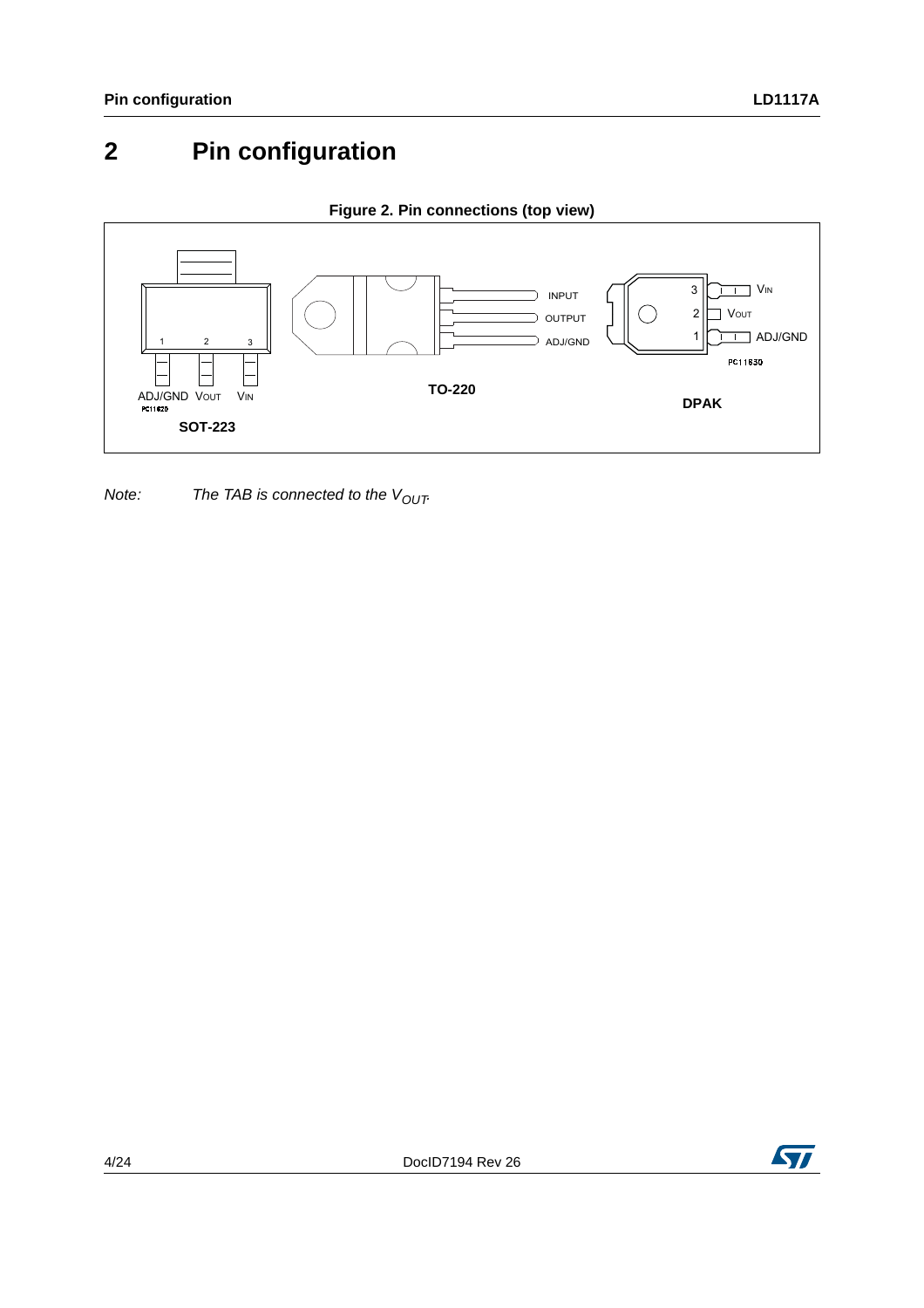# <span id="page-4-0"></span>**3 Maximum ratings**

<span id="page-4-1"></span>

| Symbol                      | <b>Parameter</b>                     | Value           | Unit |
|-----------------------------|--------------------------------------|-----------------|------|
| $V_{IN}$                    | DC input voltage                     | 15              |      |
| $P_D$                       | Power dissipation                    | 12              | W    |
| $\mathsf{T}_{\textsf{STG}}$ | Storage temperature range            | $-40$ to $+150$ | °C   |
| $T_{OP}$                    | Operating junction temperature range | 0 to $+125$     | °C   |

### **Table 2. Absolute maximum ratings**

*Note: Absolute maximum ratings are those values beyond which damage to the device may occur. Functional operation under these condition is not implied. Beyond the above suggested max. power dissipation, a short-circuit may permanently damage the device.*

#### **Table 3. Thermal data**

<span id="page-4-2"></span>

| Symbol     | Parameter                           | <b>SOT-223</b> | <b>DPAK</b> | <b>TO-220</b> | Unit |
|------------|-------------------------------------|----------------|-------------|---------------|------|
| $R_{thJC}$ | Thermal resistance junction-case    | 15             |             |               | °C/W |
| $R_{thJA}$ | Thermal resistance junction-ambient | 110            | 100         | 50            | °C/W |

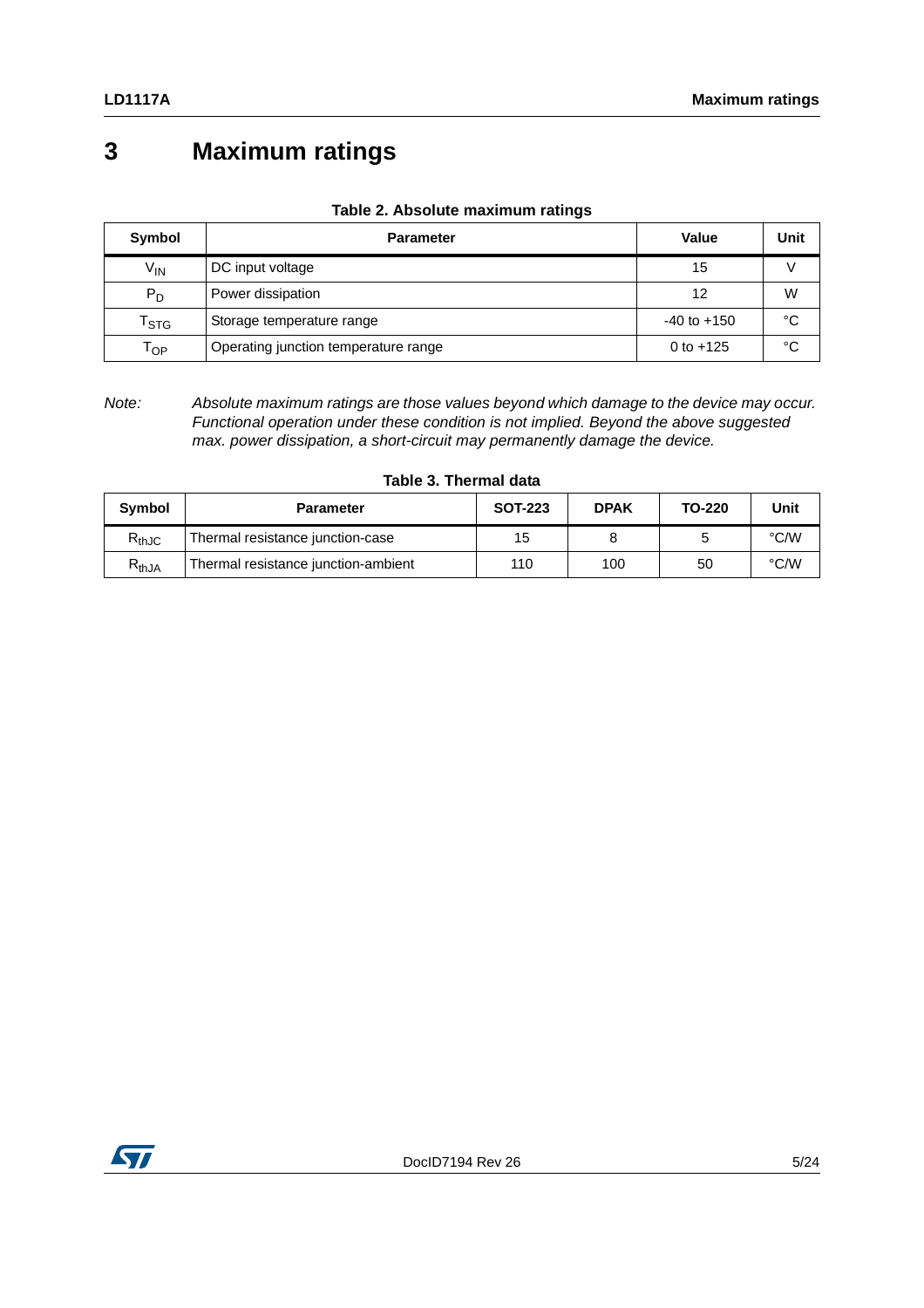# <span id="page-5-0"></span>**4 Schematic application**



### **Figure 3. Application circuit (for fixed output voltages)**

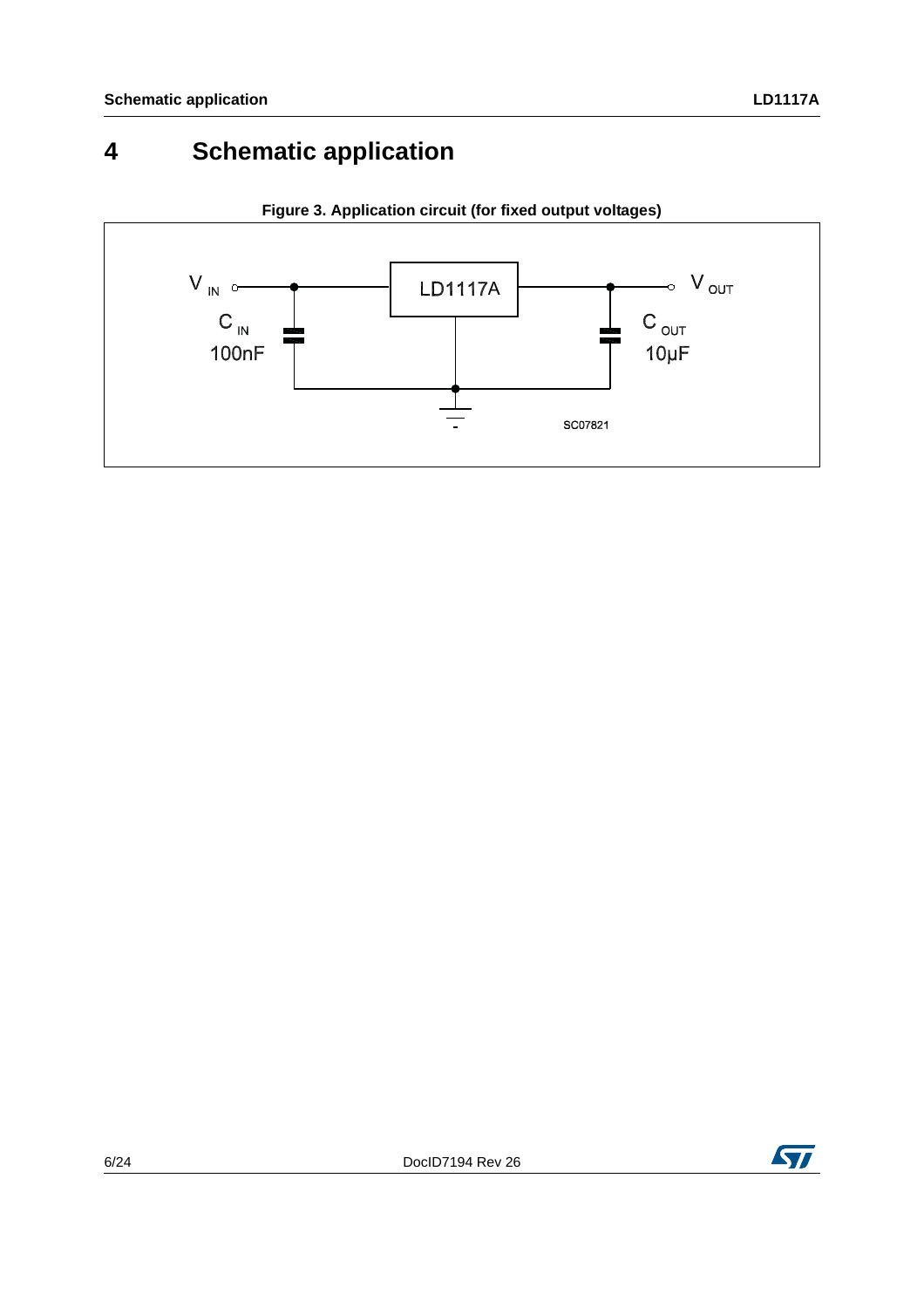# <span id="page-6-0"></span>**5 Electrical characteristics**

Refer to the test circuits, T $_{\rm J}$  = 0 to 125 °C, C $_{\rm O}$  = 10 µF, C $_{\rm I}$  = 10 µF, R = 120  $\Omega$  between OUT-GND, unless otherwise specified.

| Symbol              | <b>Parameter</b>         | <b>Test conditions</b>                                                                        | Min.  | Typ. | Max.  | Unit   |
|---------------------|--------------------------|-----------------------------------------------------------------------------------------------|-------|------|-------|--------|
| $V_{\rm O}$         | Output voltage           | $V_1 = 5.3$ V, $I_{\Omega} = 10$ mA, T <sub>J</sub> = 25 °C                                   | 1.176 | 1.2  | 1.224 | V      |
| $V_{\rm O}$         | Output voltage           | $I_{\Omega}$ = 0 to 1 A, V <sub>1</sub> = 2.75 to 10 V                                        | 1.152 | 1.2  | 1.248 | $\vee$ |
| $\Delta V_{\rm O}$  | Line regulation          | $V_1 = 2.75$ to 8 V, $I_{\Omega} = 0$ mA                                                      |       | 1    | 6     | mV     |
| $\Delta V_{\rm O}$  | Load regulation          | $V_1 = 2.75$ V, $I_{\Omega} = 0$ to 1 A                                                       |       | 1    | 10    | mV     |
| $\Delta V_{\rm O}$  | Temperature stability    |                                                                                               |       | 0.5  |       | $\%$   |
| $\Delta V_{\rm O}$  | Long term stability      | 1000 hrs, $T_J = 125 °C$                                                                      |       | 0.3  |       | %      |
| $V_{I}$             | Operating input voltage  | $I_{\Omega}$ = 100 mA                                                                         |       |      | 10    | V      |
| $I_{d}$             | Quiescent current        | $V_1 \le 8$ V, $I_0 = 0$ mA                                                                   |       | 5    | 10    | mA     |
| $I_{\rm O}$         | Output current           | $V_1 - V_{\Omega} = 5 V$ , T <sub>J</sub> = 25 °C                                             | 1000  | 1200 |       | mA     |
| eN                  | Output noise voltage     | B = 10 Hz to 10 kHz, $T_{\rm J}$ = 25 °C                                                      |       | 100  |       | μV     |
| <b>SVR</b>          | Supply voltage rejection | $I_{\Omega}$ = 40 mA, f = 120 Hz<br>$V_1 - V_0 = 3 V$ , $V_{\text{ripole}} = 1 V_{\text{PP}}$ | 60    | 80   |       | dB     |
|                     |                          | $I_{\Omega}$ = 100 mA                                                                         |       | 1    | 1.10  |        |
| $V_D$               | Dropout voltage          | $I_{\Omega} = 500 \text{ mA}$                                                                 |       | 1.05 | 1.15  | $\vee$ |
|                     |                          | $I_{\Omega} = 1$ A                                                                            |       | 1.15 | 1.30  |        |
| $\Delta V_{O(pwr)}$ | Thermal regulation       | $T_a = 25 °C$ , 30 ms pulse                                                                   |       | 0.08 | 0.2   | % /W   |

Refer to the test circuits,  $T_J$  = 0 to 125 °C, C<sub>O</sub> = 10 µF, C<sub>I</sub> = 10 µF, unless otherwise specified.

| Symbol              | <b>Parameter</b>        | <b>Test conditions</b>                            | Min.  | Typ. | Max.  | Unit   |
|---------------------|-------------------------|---------------------------------------------------|-------|------|-------|--------|
| $V_{\rm O}$         | Output voltage          | $V_1 = 3.8$ V, $I_Q = 10$ mA, $T_J = 25$ °C       | 1.764 | 1.8  | 1.836 | $\vee$ |
| $V_{\rm O}$         | Output voltage          | $I_{\Omega} = 0$ to 1 A, $V_{I} = 3.3$ to 8 V     | 1.728 |      | 1.872 | $\vee$ |
| $\Delta V_{\rm O}$  | Line regulation         | $V_1 = 3.3$ to 8 V, $I_0 = 0$ mA                  |       | 1    | 6     | mV     |
| $\Delta V_{\rm O}$  | Load regulation         | $V_1 = 3.3$ V, $I_0 = 0$ to 1 A                   |       | 1    | 10    | mV     |
| $\Delta V_{\Omega}$ | Temperature stability   |                                                   |       | 0.5  |       | %      |
| $\Delta V_{\rm O}$  | Long term stability     | 1000 hrs, $T_{\rm J}$ = 125 °C                    |       | 0.3  |       | %      |
| $V_{I}$             | Operating input voltage | $I_{\Omega}$ = 100 mA                             |       |      | 10    | V      |
| $I_{d}$             | Quiescent current       | $V_1 \le 8$ V, $I_0 = 0$ mA                       |       | 5    | 10    | mA     |
| Ιo                  | Output current          | $V_1 - V_{\Omega} = 5 V$ , T <sub>J</sub> = 25 °C | 1000  |      |       | mA     |

**Table 5. Electrical characteristics of LD1117A#18**

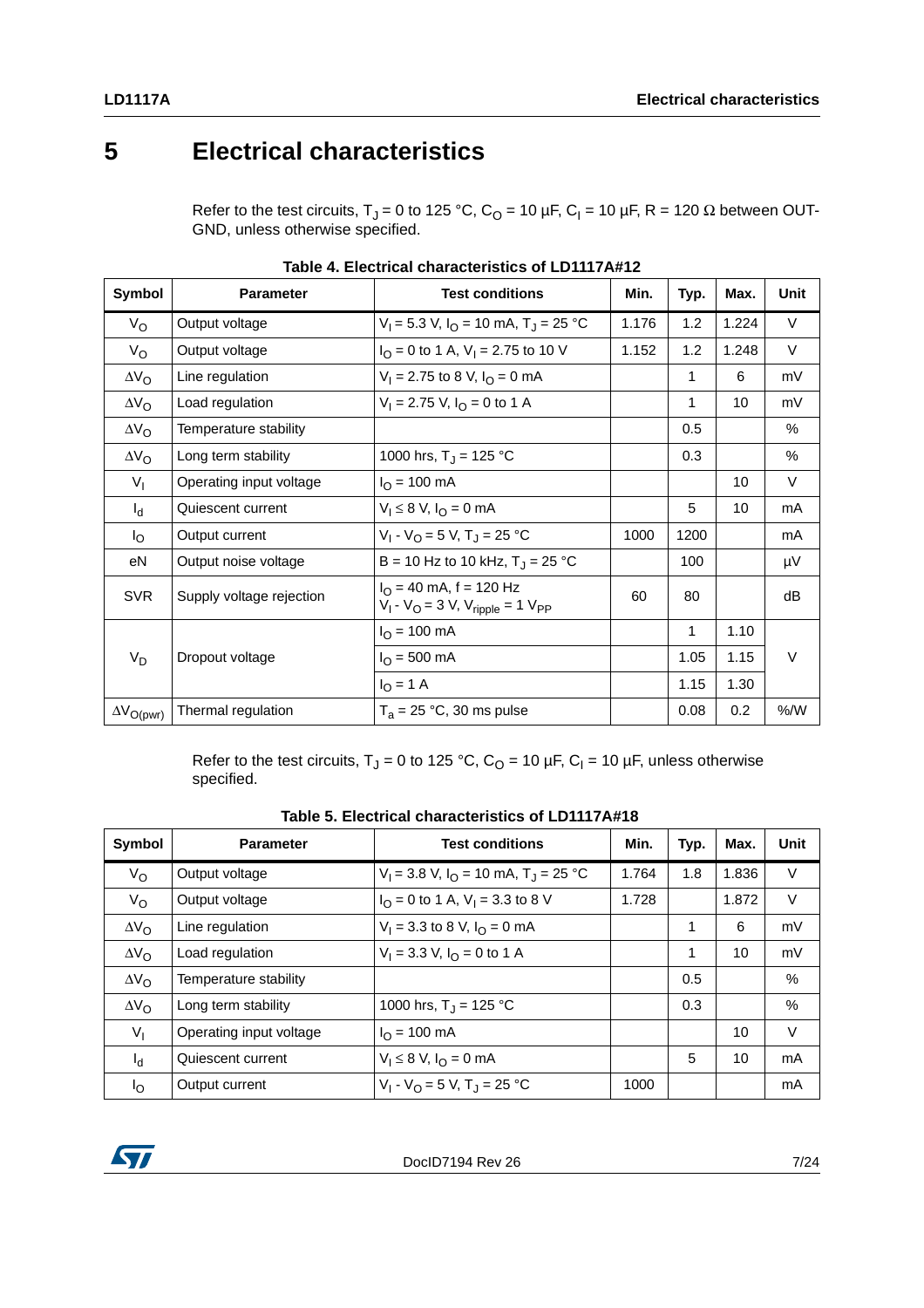| Symbol                       | <b>Parameter</b>         | <b>Test conditions</b>                                                                                     | Min. | Typ. | Max. | Unit |
|------------------------------|--------------------------|------------------------------------------------------------------------------------------------------------|------|------|------|------|
| eN                           | Output noise voltage     | B = 10 Hz to 10 kHz, $T_J$ = 25 °C                                                                         |      | 100  |      | μV   |
| <b>SVR</b>                   | Supply voltage rejection | $IO = 40$ mA, f = 120 Hz<br>V <sub>I</sub> - V <sub>O</sub> = 3 V, V <sub>ripple</sub> = 1 V <sub>PP</sub> | 60   | 80   |      | dB   |
|                              |                          | $I_{\Omega}$ = 100 mA                                                                                      |      |      | 1.10 |      |
| V <sub>D</sub>               | Dropout voltage          | $I_{\Omega} = 500 \text{ mA}$                                                                              |      | 1.05 | 1.15 | V    |
|                              |                          | $I_{\Omega} = 1$ A                                                                                         |      | 1.15 | 1.30 |      |
| $\Delta V$ <sub>O(pwr)</sub> | Thermal regulation       | $T_a = 25$ °C, 30 ms pulse                                                                                 |      | 0.08 | 0.2  | % /W |

**Table 5. Electrical characteristics of LD1117A#18 (continued)**

Refer to the test circuits,  $T_J$  = 0 to 125 °C, C<sub>O</sub> = 10 µF, C<sub>I</sub> = 10 µF, unless otherwise specified.

| Symbol              | <b>Parameter</b>         | <b>Test conditions</b>                                                                        | Min.  | Typ. | Max.  | Unit   |
|---------------------|--------------------------|-----------------------------------------------------------------------------------------------|-------|------|-------|--------|
| $V_{\rm O}$         | Output voltage           | $V_1 = 5.3$ V, $I_{\Omega} = 10$ mA, T <sub>J</sub> = 25 °C                                   | 3.234 | 3.3  | 3.366 | $\vee$ |
| $V_{\rm O}$         | Output voltage           | $IO = 0$ to 1 A, V <sub>1</sub> = 4.75 to 10 V                                                | 3.168 |      | 3.432 | $\vee$ |
| $\Delta V_{\rm O}$  | Line regulation          | $V_1 = 4.75$ to 8 V, $I_0 = 0$ mA                                                             |       | 1    | 6     | mV     |
| $\Delta V_{\rm O}$  | Load regulation          | $V_1 = 4.75$ V, $I_0 = 0$ to 1 A                                                              |       | 1    | 10    | mV     |
| $\Delta V_{\rm O}$  | Temperature stability    |                                                                                               |       | 0.5  |       | %      |
| $\Delta V_{\rm O}$  | Long term stability      | 1000 hrs, $T_J = 125 °C$                                                                      |       | 0.3  |       | $\%$   |
| $V_{I}$             | Operating input voltage  | $I_{\Omega}$ = 100 mA                                                                         |       |      | 10    | V      |
| $I_d$               | Quiescent current        | $V1 ≤ 10 V, IΩ = 0 mA$                                                                        |       | 5    | 10    | mA     |
| $I_{\rm O}$         | Output current           | $V_1 - V_{\Omega} = 5 V$ , T <sub>J</sub> = 25 °C                                             | 1000  | 1200 |       | mA     |
| eN                  | Output noise voltage     | B = 10 Hz to 10 kHz, $T_{\rm J}$ = 25 °C                                                      |       | 100  |       | μV     |
| <b>SVR</b>          | Supply voltage rejection | $I_{\Omega}$ = 40 mA, f = 120 Hz<br>$V_1 - V_O = 3 V$ , $V_{\text{ripple}} = 1 V_{\text{PP}}$ | 60    | 75   |       | dB     |
|                     |                          | $I_{\Omega}$ = 100 mA                                                                         |       | 1    | 1.10  |        |
| $V_D$               | Dropout voltage          | $I_{\Omega} = 500 \text{ mA}$                                                                 |       | 1.05 | 1.15  | $\vee$ |
|                     |                          | $I_{\Omega} = 1$ A                                                                            |       | 1.15 | 1.30  |        |
| $\Delta V_{O(pwr)}$ | Thermal regulation       | $T_a = 25 °C$ , 30 ms pulse                                                                   |       | 0.08 | 0.2   | % /W   |

Refer to the test circuits, T<sub>J</sub> = 0 to 125 °C, C<sub>O</sub> = 10 µF, C<sub>I</sub> = 10 µF, unless otherwise specified.

<span id="page-7-0"></span>

| Symbol                      | <b>Parameter</b>  | <b>Test conditions</b>                                        | Min.  | Typ. | Max.  | Unit |
|-----------------------------|-------------------|---------------------------------------------------------------|-------|------|-------|------|
| $\mathsf{V}_{\mathsf{REF}}$ | Reference voltage | $V_1$ = 5.3 V, I <sub>O</sub> = 10 mA, T <sub>J</sub> = 25 °C | 1.225 | 1.25 | 1.275 | V    |
| $\mathsf{V}_{\mathsf{REF}}$ | Reference voltage | $IO$ = 10 mA to 1 A, V <sub>1</sub> = 2.75 to 10 V            | 1.2   |      | 1.3   |      |
| $\Delta V_{\Omega}$         | Line regulation   | $V_1 = 2.75$ to 8 V, $I_0 = 0$ mA                             |       |      |       | mV   |
|                             |                   |                                                               |       |      |       |      |

**Table 7. Electrical characteristics of LD1117A (adjustable)**

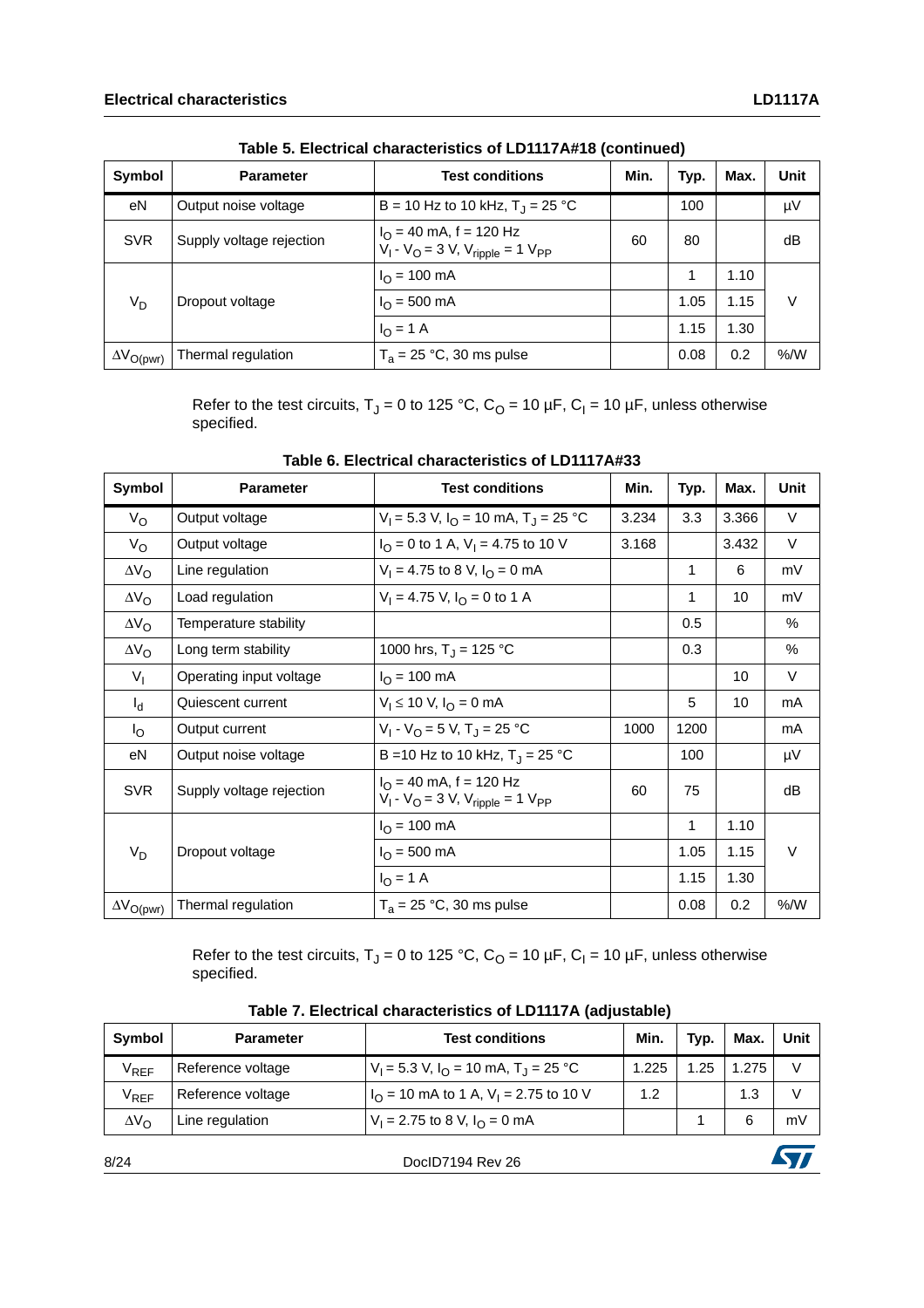| Symbol                  | <b>Parameter</b>                 | <b>Test conditions</b>                                                                        |      | Typ. | Max. | Unit |
|-------------------------|----------------------------------|-----------------------------------------------------------------------------------------------|------|------|------|------|
| $\Delta V_{\rm O}$      | Load regulation                  | $V_1 = 2.75$ V, $I_{\Omega} = 0$ to 1 A                                                       |      | 1.   | 10   | mV   |
| $\Delta V_{\rm O}$      | Temperature stability            |                                                                                               |      | 0.5  |      | $\%$ |
| $\Delta V_{\rm O}$      | Long term stability              | 1000 hrs, $T_J = 125 °C$                                                                      |      | 0.3  |      | %    |
| $V_{1}$                 | Operating input voltage          | $I_{\Omega}$ = 100 mA                                                                         |      |      | 10   | V    |
| $I_{\text{adj}}$        | Adjustment pin current           | $V_{in} \le 10 V$                                                                             |      | 60   | 120  | μA   |
| $\Delta I_{\text{adj}}$ | Adjustment pin current<br>change | $V_{in}$ - $V_{O}$ = 1.4 to 10 V, $I_{O}$ = 10 mA to 1 A                                      |      | 1    | 5    | μA   |
| $I_{O(min)}$            | Minimum load current             | $V_{in}$ = 10 V                                                                               |      | 2    | 5    | mA   |
| $I_{\rm O}$             | Output current                   | $V_1 - V_O = 5 V$ , T <sub>J</sub> = 25 °C                                                    | 1000 | 1200 |      | mA   |
| eN                      | Output noise voltage             | B = 10 Hz to 10 kHz, $T_{\rm J}$ = 25 °C                                                      |      | 100  |      | μV   |
| <b>SVR</b>              | Supply voltage rejection         | $I_{\Omega}$ = 40 mA, f = 120 Hz<br>$V_1 - V_0 = 3 V$ , $V_{\text{ripole}} = 1 V_{\text{PP}}$ | 60   | 80   |      | dB   |
|                         |                                  | $I_{\Omega}$ = 100 mA                                                                         |      | 1    | 1.10 |      |
| $V_D$                   | Dropout voltage                  | $I_{\Omega} = 500 \text{ mA}$                                                                 |      | 1.05 | 1.15 | V    |
|                         |                                  | $I_{\Omega} = 1$ A                                                                            |      | 1.15 | 1.30 |      |
| $\Delta V_{O(pwr)}$     | Thermal regulation               | $T_a = 25 °C$ , 30 ms pulse                                                                   |      | 0.08 | 0.2  | % /W |

| Table 7. Electrical characteristics of LD1117A (adjustable) (continued) |
|-------------------------------------------------------------------------|
|-------------------------------------------------------------------------|

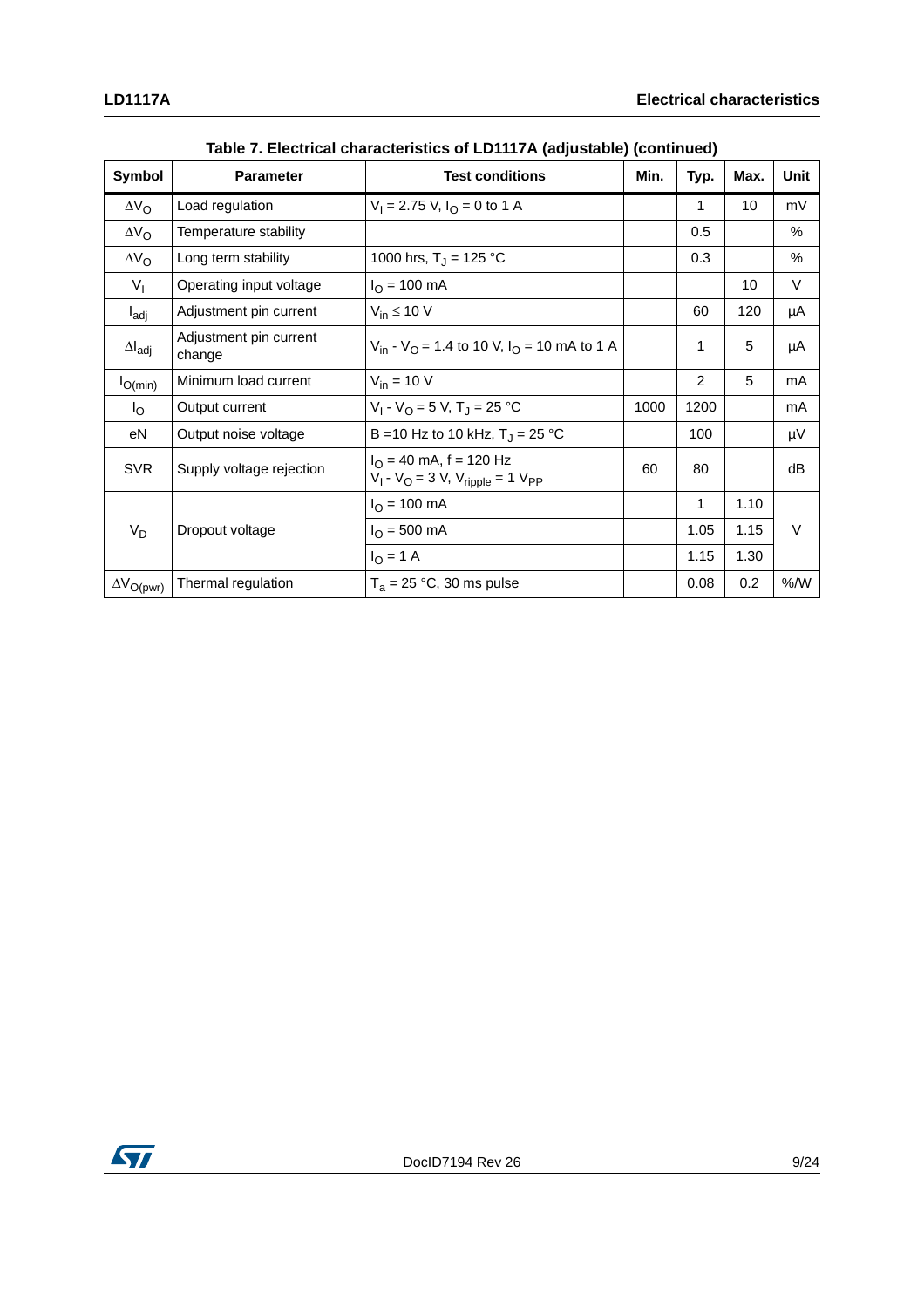# <span id="page-9-0"></span>**6 Typical application**







### **Figure 6. Voltage regulator with reference**

<span id="page-9-1"></span>

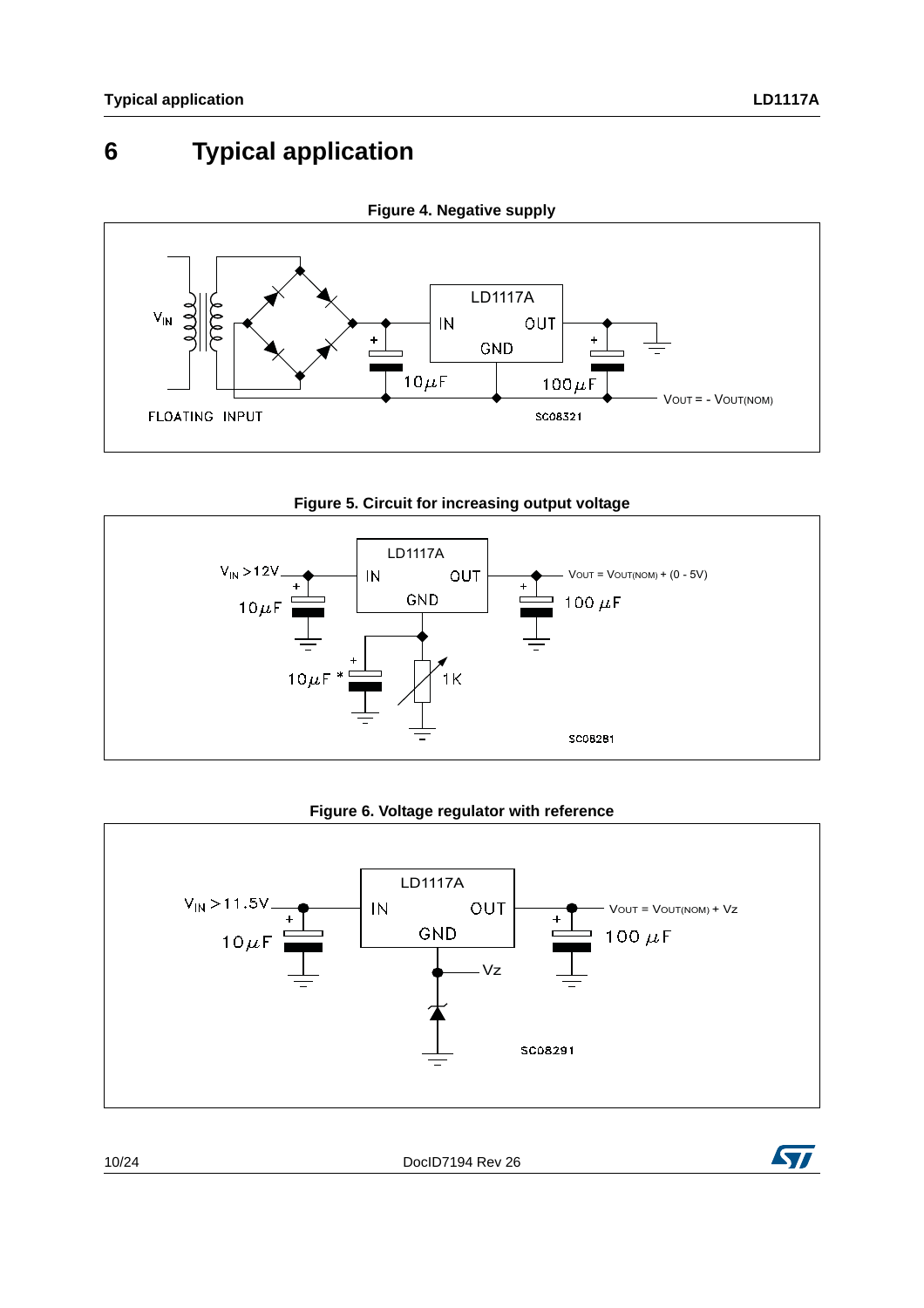

**Figure 7. Post-regulated dual supply** 

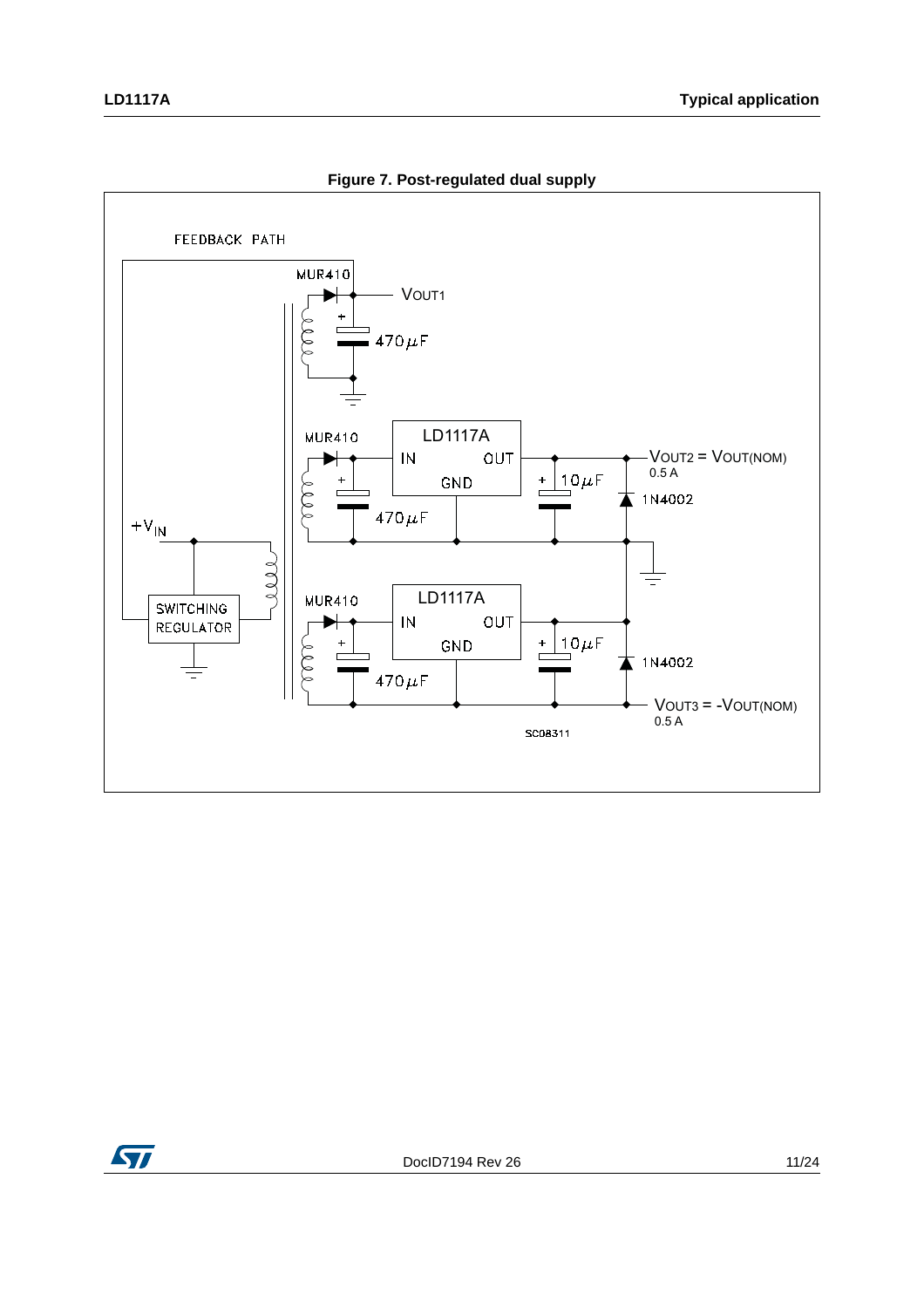### <span id="page-11-0"></span>**7 LD1117A adjustable: application note**

The LD1117A adjustable has a thermal stabilized  $1.25 \pm 0.012$  V reference voltage between the OUT and ADJ pins.  $I_{AD,I}$  is 60 µA typ. (120 µA max.) and  $\Delta I_{AD,I}$  is 1 µA typ. (5 µA max.).

R<sub>1</sub> is normally fixed to 120 Ω. From *[Figure 6](#page-9-1)* the following is obtained:

 $V_{\text{OUT}} = V_{\text{REF}} + R_2 (I_{\text{ADJ}} + I_{\text{R1}}) = V_{\text{REF}} + R_2 (I_{\text{ADJ}} + V_{\text{REF}} / R_1) = V_{\text{REF}} (1 + R_2 / R_1) + R_2 x$  $I_{ADJ}$ .

In normal applications the R<sub>2</sub> value is in the range of a few kΩ, so the R<sub>2</sub> x I<sub>ADJ</sub> product can not be considered in the  $V_{\text{OUT}}$  calculation; the above expression then becomes:

 $V_{\text{OUT}} = V_{\text{REF}} (1 + R_2 / R_1).$ 

In order to have a better load regulation it is important to realize a good Kelvin connection of  $R_1$  and  $R_2$  resistors. In particular, the  $R_1$  connection must be realized very close to the OUT and ADJ pins, while the  $R_2$  ground connection must be placed as near as possible to the negative load pin. Ripple rejection can be improved by introducing a 10 µF electrolytic capacitor placed in parallel to the  $R_2$  resistor (see *[Figure 8](#page-11-1)*).



<span id="page-11-1"></span>

#### **Figure 9. Adjustable output voltage application with improved ripple rejection**



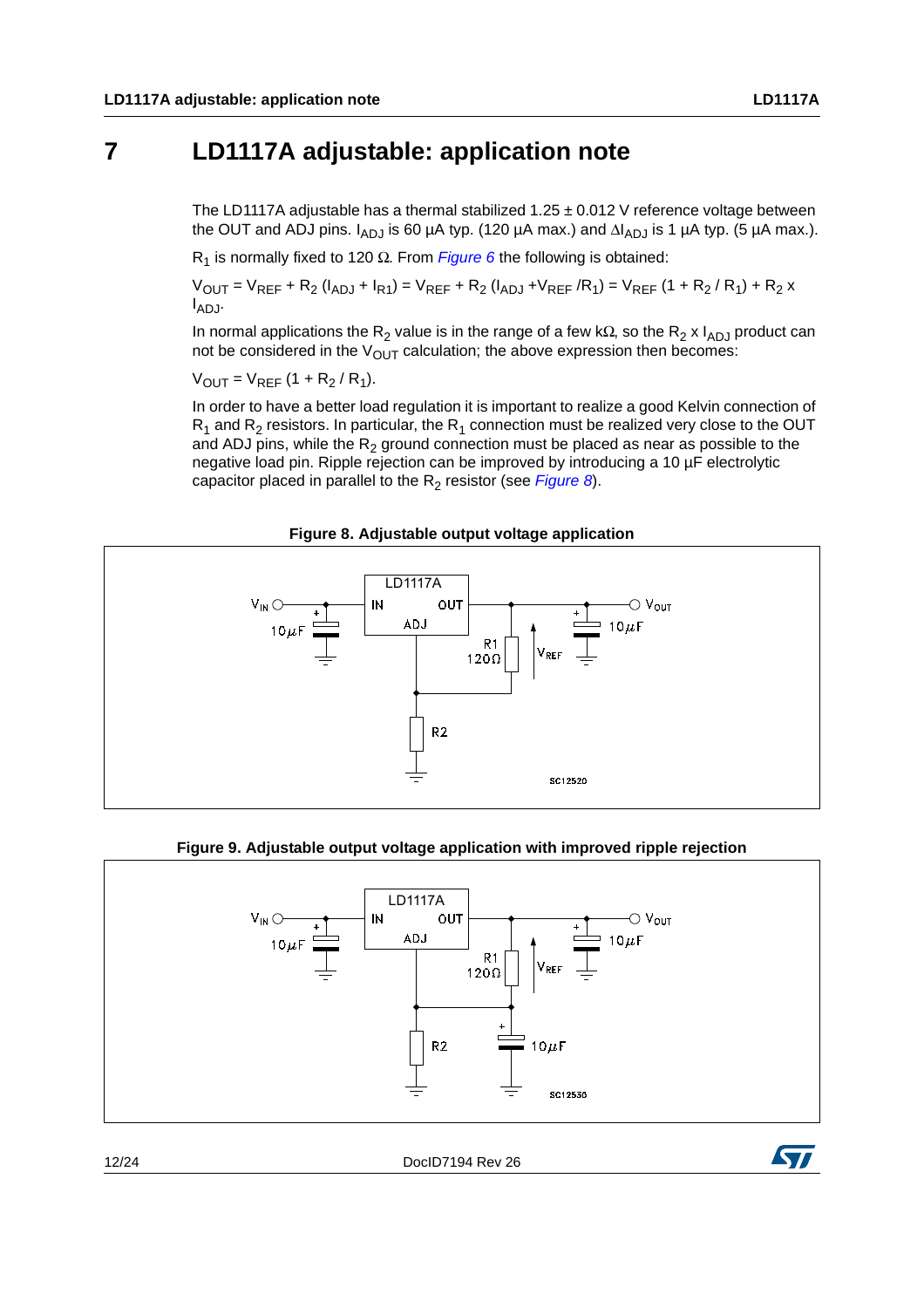# <span id="page-12-0"></span>**8 Package mechanical data**

In order to meet environmental requirements, ST offers these devices in different grades of ECOPACK $^{\circledR}$  packages, depending on their level of environmental compliance. ECOPACK $^{\circledR}$ specifications, grade definitions and product status are available at: *[www.st.com](http://www.st.com)*. ECOPACK® is an ST trademark.

|                           | mm    |       |       |  |  |
|---------------------------|-------|-------|-------|--|--|
| Dim.                      | Min.  | Typ.  | Max.  |  |  |
| $\boldsymbol{\mathsf{A}}$ | 4.40  |       | 4.60  |  |  |
| $\sf b$                   | 0.61  |       | 0.88  |  |  |
| b1                        | 1.14  |       | 1.70  |  |  |
| $\mathbf{C}$              | 0.48  |       | 0.70  |  |  |
| D                         | 15.25 |       | 15.75 |  |  |
| $\mathsf E$               | 10    |       | 10.40 |  |  |
| ${\bf e}$                 | 2.40  |       | 2.70  |  |  |
| e <sub>1</sub>            | 4.95  |       | 5.15  |  |  |
| $\mathsf F$               | 0.51  |       | 0.60  |  |  |
| H1                        | 6.20  |       | 6.60  |  |  |
| J1                        | 2.40  |       | 2.72  |  |  |
| L                         | 13    |       | 14    |  |  |
| L1                        | 3.50  |       | 3.93  |  |  |
| L20                       |       | 16.40 |       |  |  |
| L30                       |       | 28.90 |       |  |  |
| ØP                        | 3.75  |       | 3.85  |  |  |
| Q                         | 2.65  |       | 2.95  |  |  |

**Table 8. TO-220 SG (single gauge) mechanical data**

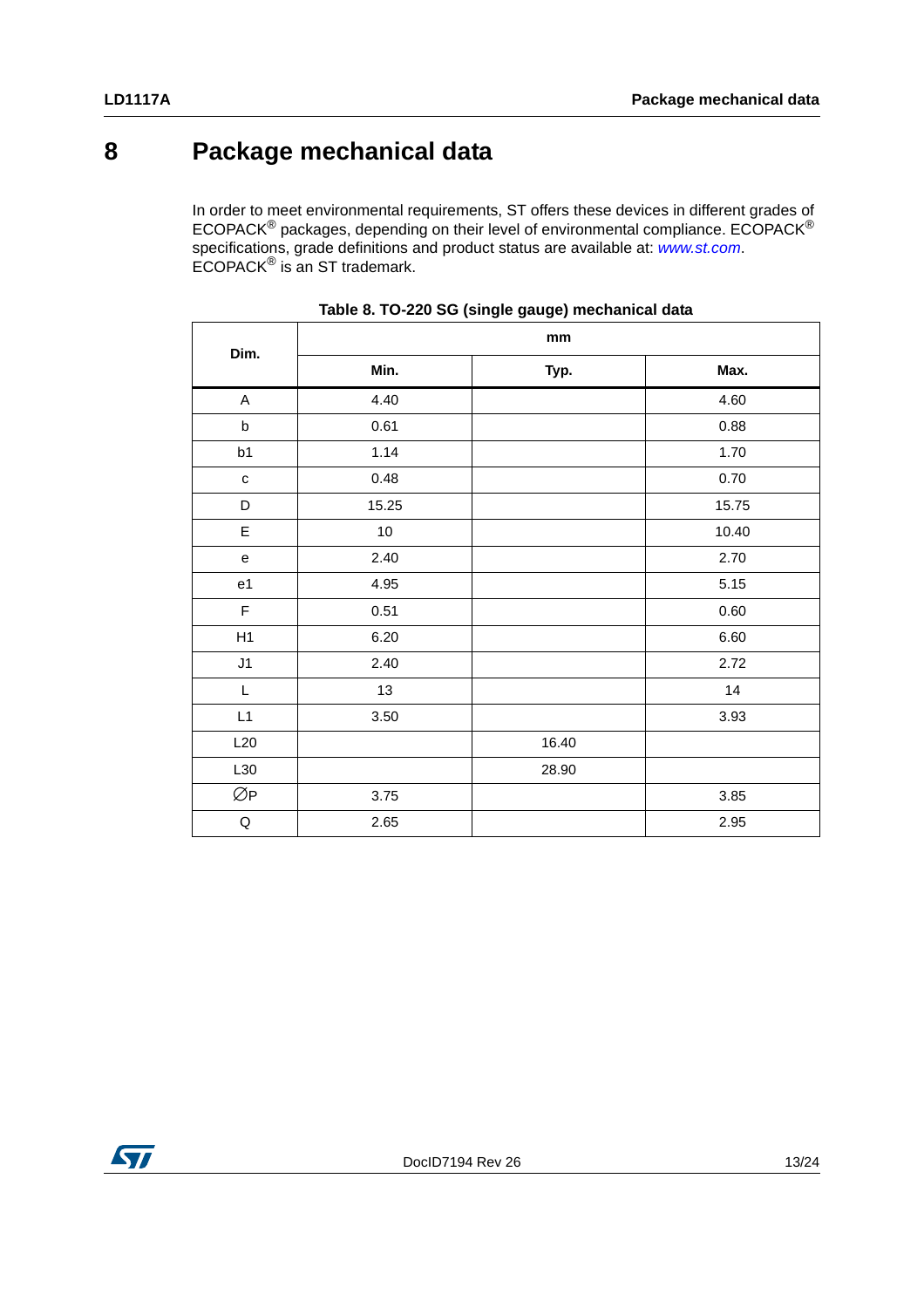

 $e<sub>1</sub>$ 







8174627\_revD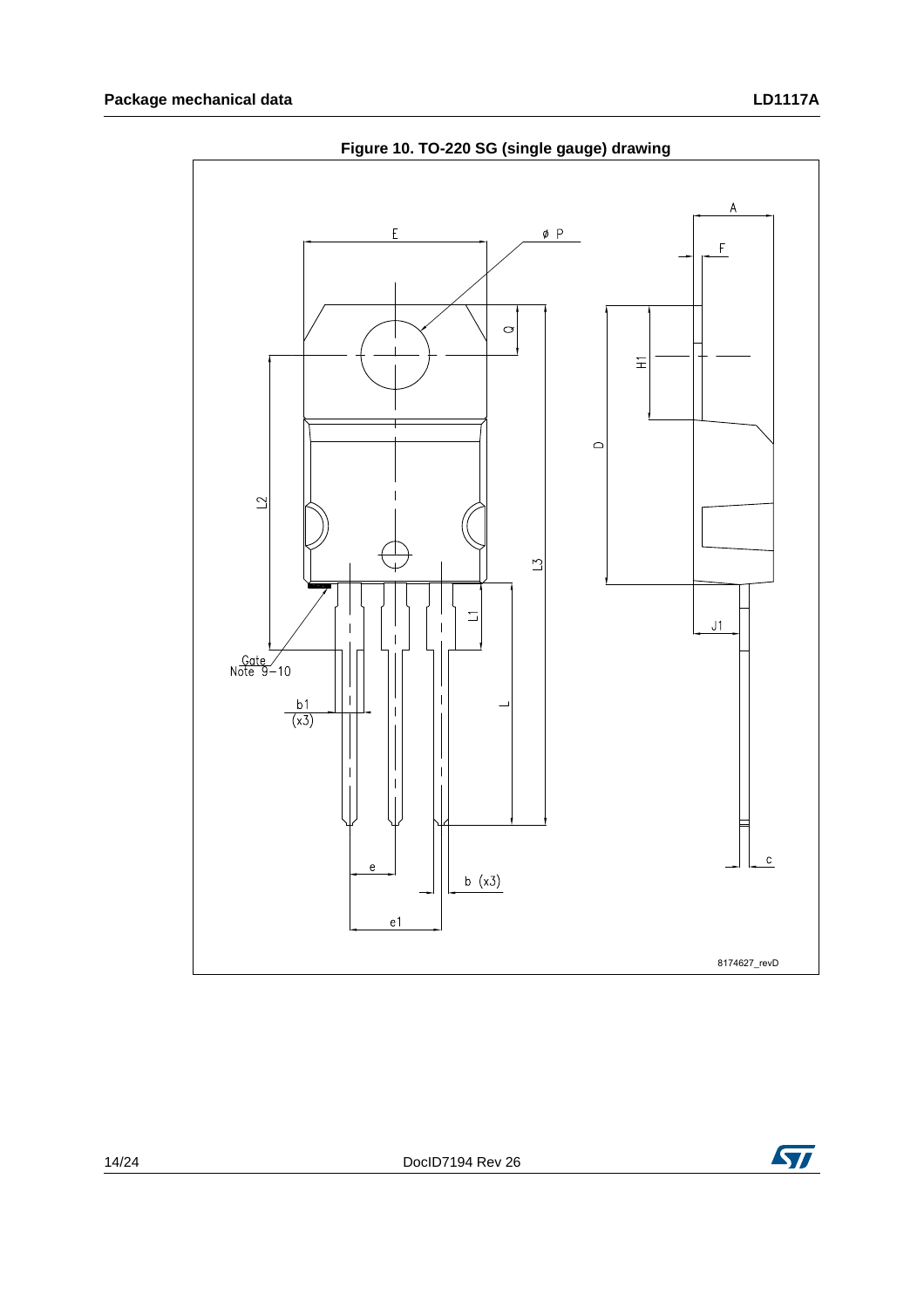| rapic 9: 99 r £29 meenamedr aata |      |      |              |  |  |
|----------------------------------|------|------|--------------|--|--|
|                                  | mm   |      |              |  |  |
| Dim.                             | Min. | Typ. | Max.         |  |  |
| A                                |      |      | 1.80         |  |  |
| A1                               | 0.02 |      | 0.1          |  |  |
| B                                | 0.60 | 0.70 | 0.85         |  |  |
| <b>B1</b>                        | 2.90 | 3.00 | 3.15         |  |  |
| $\mathbf c$                      | 0.24 | 0.26 | 0.35         |  |  |
| D                                | 6.30 | 6.50 | 6.70         |  |  |
| e                                |      | 2.30 |              |  |  |
| e <sub>1</sub>                   |      | 4.60 |              |  |  |
| E                                | 3.30 | 3.50 | 3.70         |  |  |
| Н                                | 6.70 | 7.00 | 7.30         |  |  |
| V                                |      |      | $10^{\circ}$ |  |  |

**Table 9. SOT-223 mechanical data**





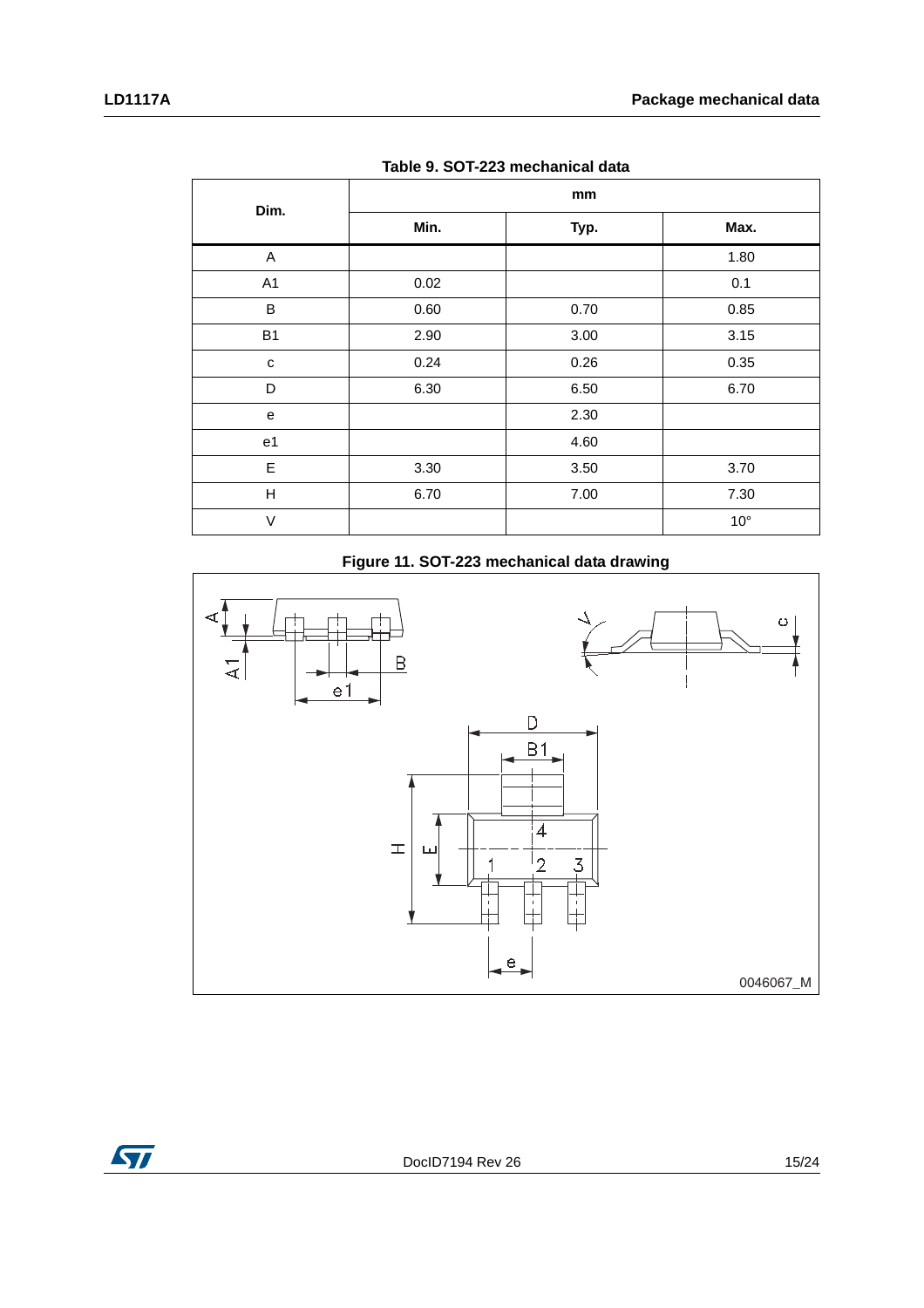|                                                                                                             | mm          |      |             |  |  |
|-------------------------------------------------------------------------------------------------------------|-------------|------|-------------|--|--|
| Dim.                                                                                                        | Min.        | Typ. | Max.        |  |  |
| $\mathsf{A}$                                                                                                | 2.20        |      | 2.40        |  |  |
| A1                                                                                                          | 0.90        |      | 1.10        |  |  |
| A2                                                                                                          | 0.03        |      | 0.23        |  |  |
| $\sf b$                                                                                                     | 0.64        |      | 0.90        |  |  |
| b4                                                                                                          | 5.20        |      | 5.40        |  |  |
| ${\bf c}$                                                                                                   | 0.45        |      | 0.60        |  |  |
| c2                                                                                                          | 0.48        |      | 0.60        |  |  |
| $\mathsf D$                                                                                                 | 6.00        |      | 6.20        |  |  |
| D1                                                                                                          |             | 5.10 |             |  |  |
| $\mathsf E$                                                                                                 | 6.40        |      | 6.60        |  |  |
| E1                                                                                                          |             | 4.70 |             |  |  |
| $\mathsf{e}% _{t}\left( t\right)$                                                                           |             | 2.28 |             |  |  |
| e <sub>1</sub>                                                                                              | 4.40        |      | 4.60        |  |  |
| $\boldsymbol{\mathsf{H}}$                                                                                   | 9.35        |      | 10.10       |  |  |
| $\mathsf{L}% _{0}\left( \mathsf{L}_{0}\right) ^{\ast }=\mathsf{L}_{0}\left( \mathsf{L}_{0}\right) ^{\ast }$ | 1.00        |      | 1.50        |  |  |
| (L1)                                                                                                        |             | 2.80 |             |  |  |
| L2                                                                                                          |             | 0.80 |             |  |  |
| $\mathsf{L}4$                                                                                               | 0.60        |      | 1.00        |  |  |
| ${\sf R}$                                                                                                   |             | 0.20 |             |  |  |
| V <sub>2</sub>                                                                                              | $0^{\circ}$ |      | $8^{\circ}$ |  |  |

**Table 10. DPAK (TO-252) mechanical data**

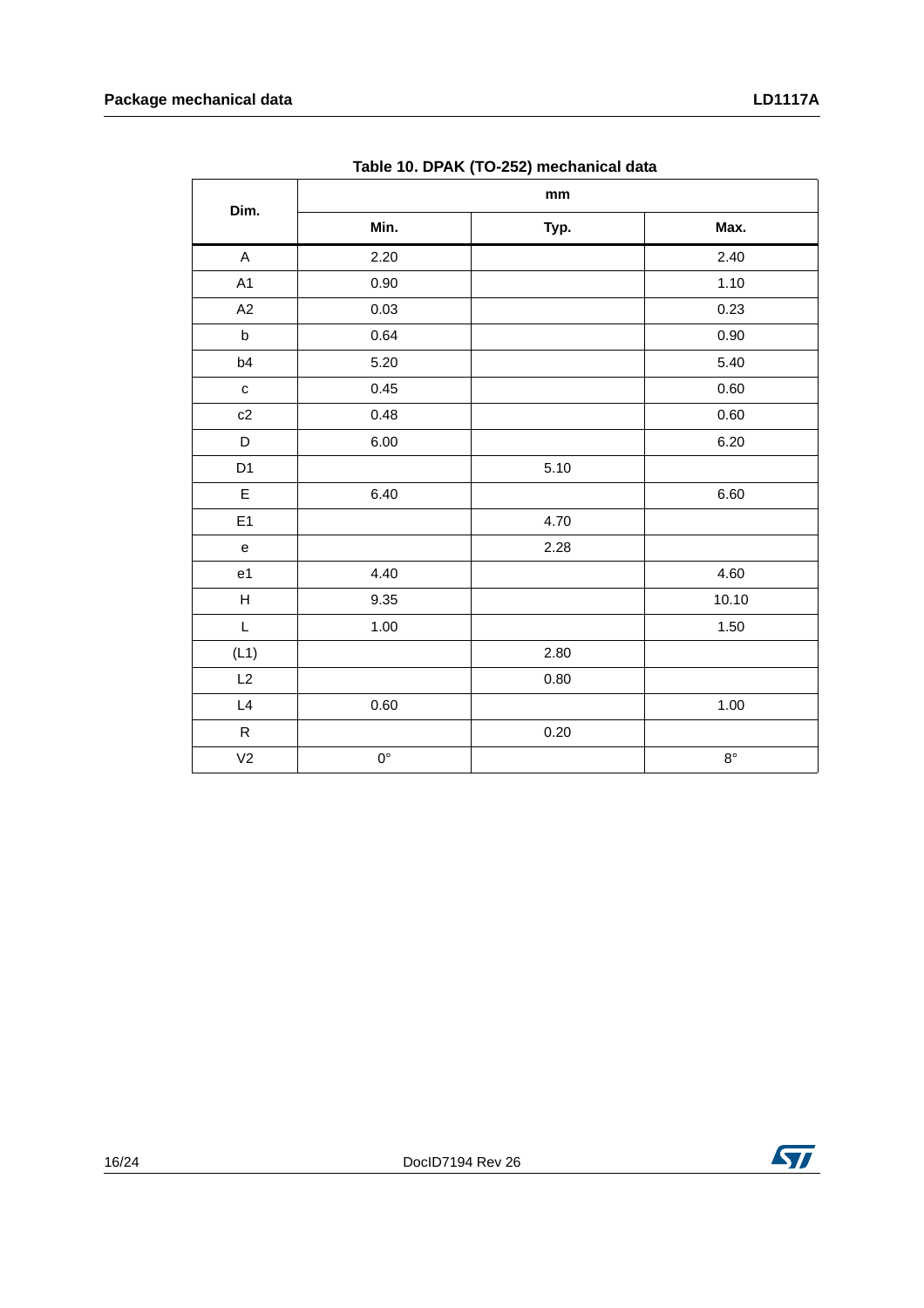





DocID7194 Rev 26 17/24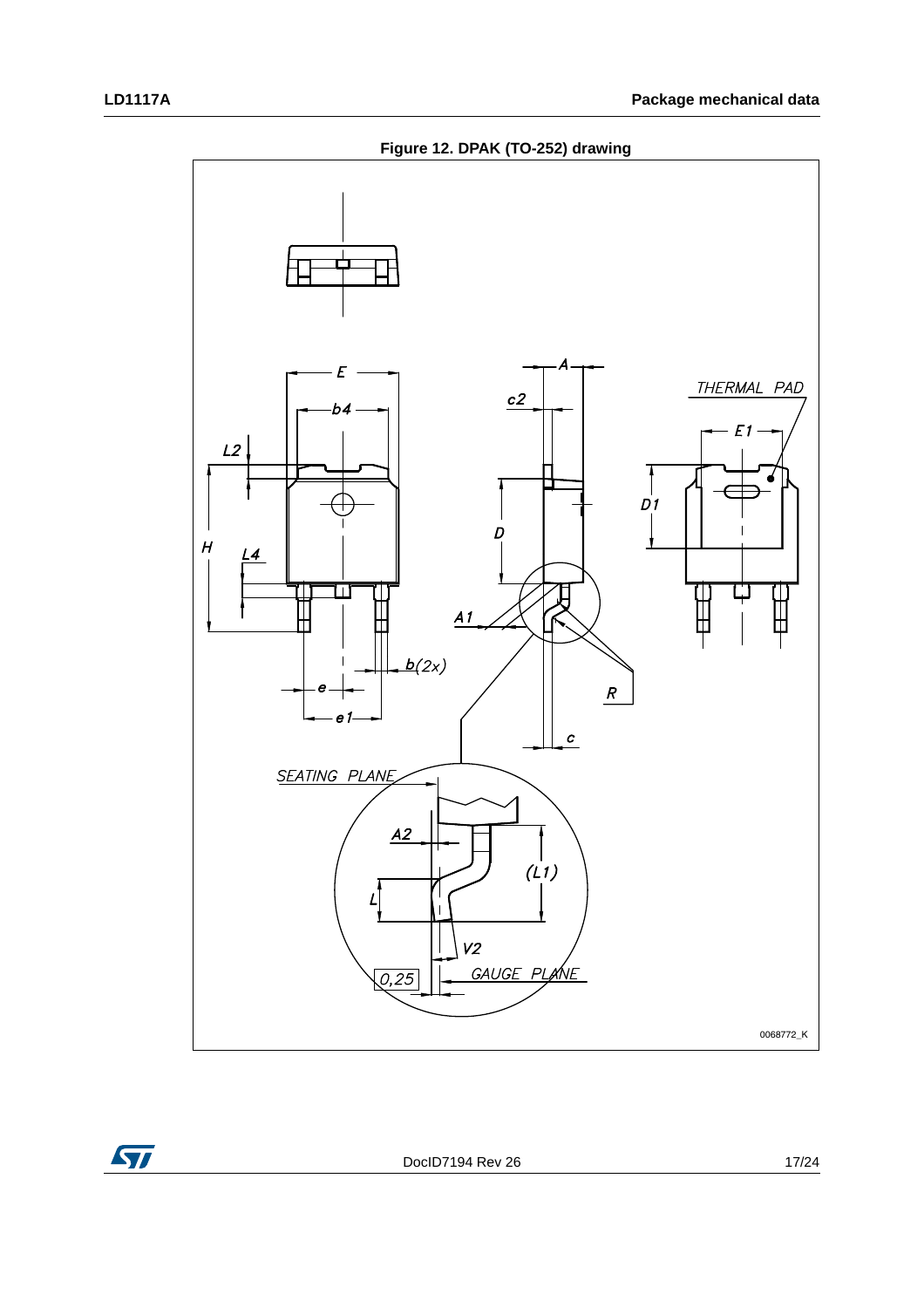

a. All dimensions are in millimeters

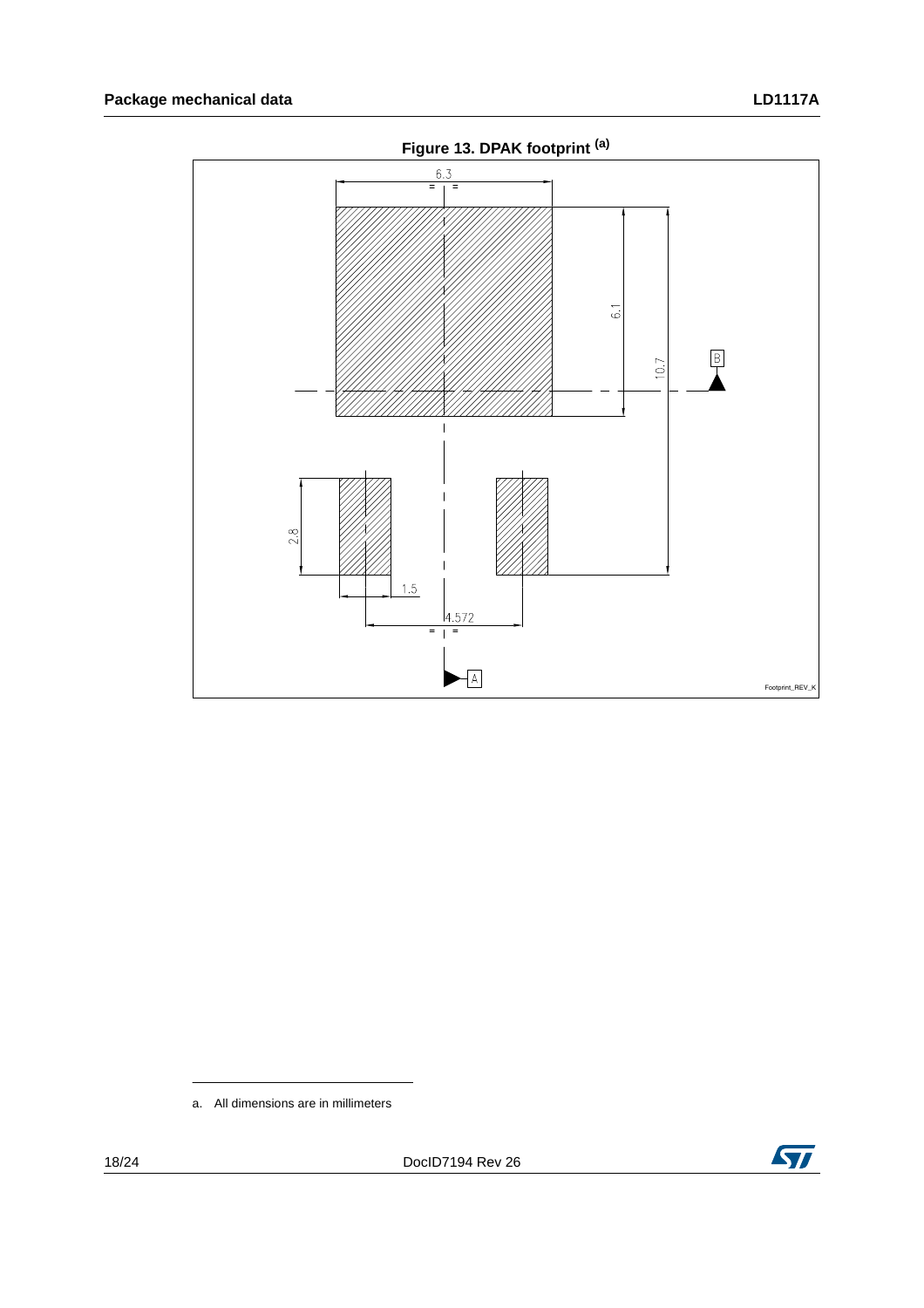# <span id="page-18-0"></span>**9 Packaging mechanical data**

| <b>Tape</b>      |      |                |      | Reel              |                   |      |
|------------------|------|----------------|------|-------------------|-------------------|------|
| Dim.             | mm   |                |      |                   | mm                |      |
|                  | Min. | Typ.           | Max. | Dim.              | Min.              | Max. |
| A0               | 6.75 | 6.85           | 6.95 | Α                 |                   | 180  |
| B <sub>0</sub>   | 7.30 | 7.40           | 7.50 | N                 | 60                |      |
| K <sub>0</sub>   | 1.80 | 1.90           | 2.00 | W1                |                   | 12.4 |
| F                | 5.40 | 5.50           | 5.60 | W <sub>2</sub>    |                   | 18.4 |
| E                | 1.65 | 1.75           | 1.85 | W3                | 11.9              | 15.4 |
| W                | 11.7 | 12             | 12.3 |                   |                   |      |
| P <sub>2</sub>   | 1.90 | $\overline{c}$ | 2.10 |                   | Base quantity pcs | 1000 |
| P <sub>0</sub>   | 3.90 | $\overline{4}$ | 4.10 | Bulk quantity pcs |                   | 1000 |
| P <sub>1</sub>   | 7.90 | 8              | 8.10 |                   |                   |      |
| T                | 0.25 | 0.30           | 0.35 |                   |                   |      |
| Df               | 1.50 | 1.55           | 1.60 |                   |                   |      |
| D <sub>1</sub> f | 1.50 | 1.60           | 1.70 |                   |                   |      |

|  |  |  | Table 11. SOT-223 tape and reel mechanical data |  |
|--|--|--|-------------------------------------------------|--|
|--|--|--|-------------------------------------------------|--|

### **Figure 14. Tape for SOT-223 (dimensions are in mm)**



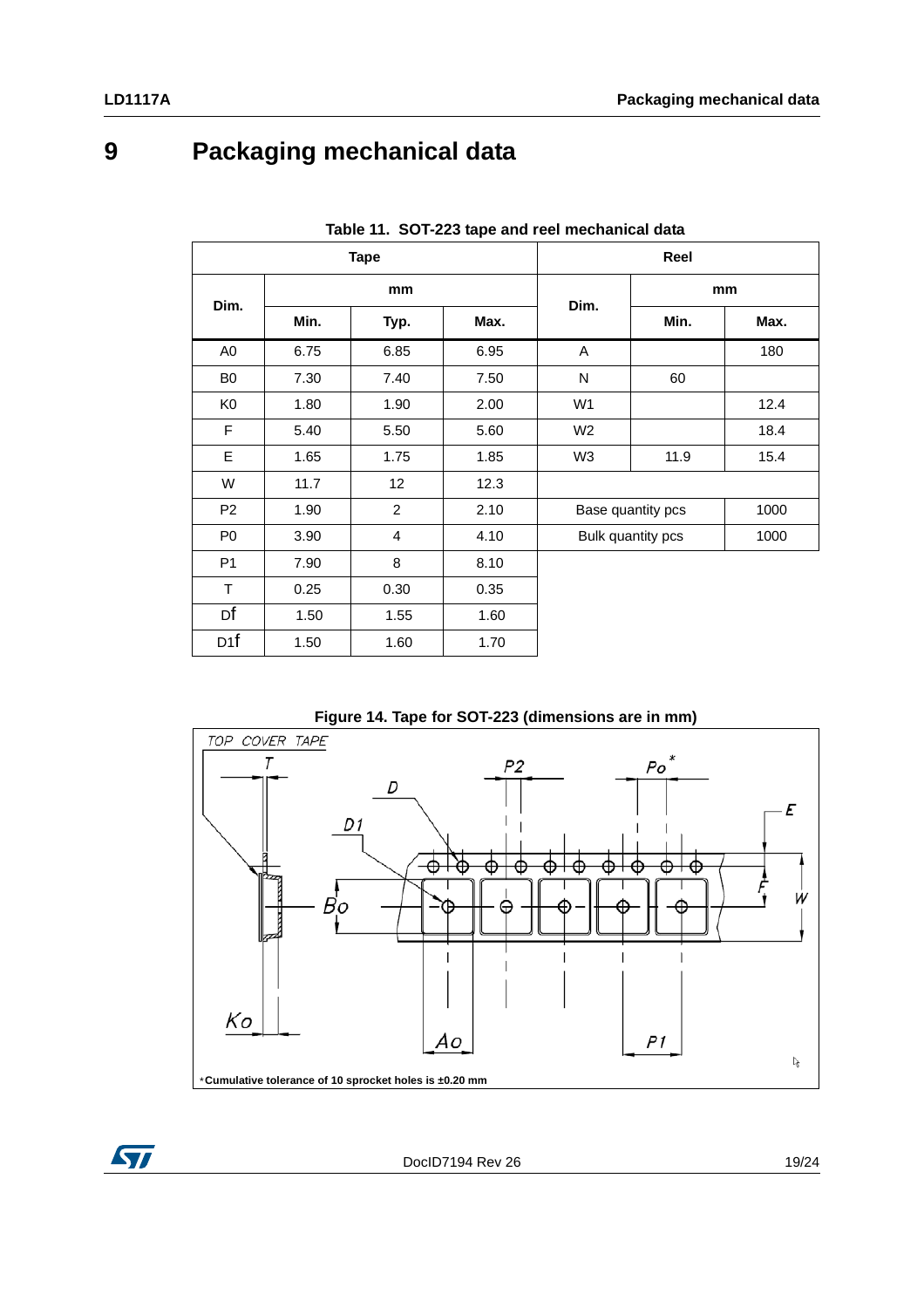

**Figure 15. Reel for SOT-223 (dimensions are in mm)**

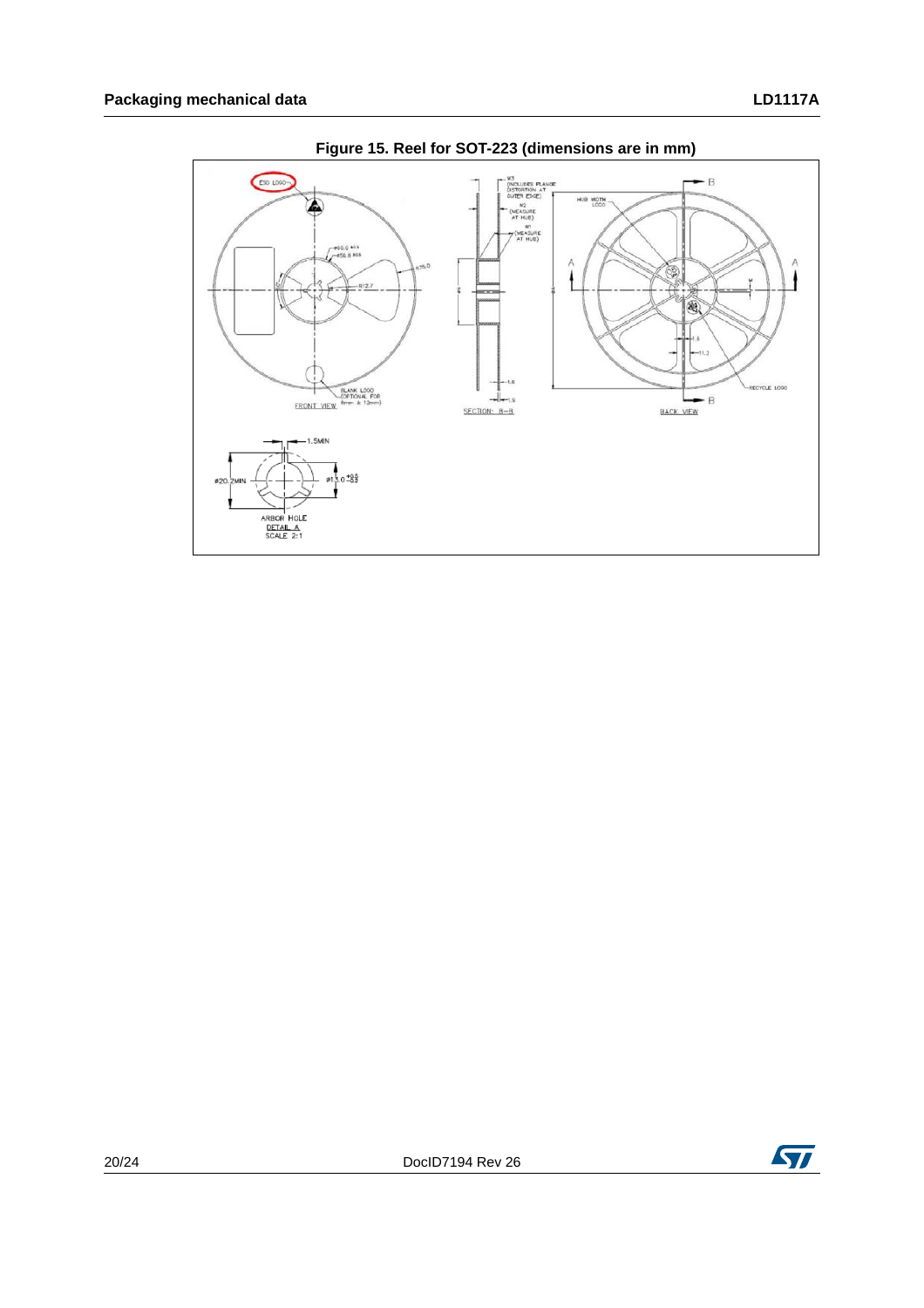| <b>Tape</b>    |      |                | Reel        |           |      |  |
|----------------|------|----------------|-------------|-----------|------|--|
| Dim.           | mm   |                | Dim.        | mm        |      |  |
|                | Min. | Max.           |             | Min.      | Max. |  |
| A <sub>0</sub> | 6.8  | $\overline{7}$ | A           |           | 330  |  |
| B <sub>0</sub> | 10.4 | 10.6           | B           | 1.5       |      |  |
| <b>B1</b>      |      | 12.1           | $\mathsf C$ | 12.8      | 13.2 |  |
| D              | 1.5  | 1.6            | D           | 20.2      |      |  |
| D <sub>1</sub> | 1.5  |                | G           | 16.4      | 18.4 |  |
| E              | 1.65 | 1.85           | ${\sf N}$   | 50        |      |  |
| $\mathsf F$    | 7.4  | 7.6            | $\mathsf T$ |           | 22.4 |  |
| K <sub>0</sub> | 2.55 | 2.75           |             |           |      |  |
| P <sub>0</sub> | 3.9  | 4.1            |             | Base qty. | 2500 |  |
| P <sub>1</sub> | 7.9  | 8.1            |             | Bulk qty. | 2500 |  |
| P <sub>2</sub> | 1.9  | 2.1            |             |           |      |  |
| $\mathsf{R}$   | 40   |                |             |           |      |  |
| $\mathsf T$    | 0.25 | 0.35           |             |           |      |  |
| W              | 15.7 | 16.3           |             |           |      |  |

**Table 12. DPAK tape and reel mechanical data**

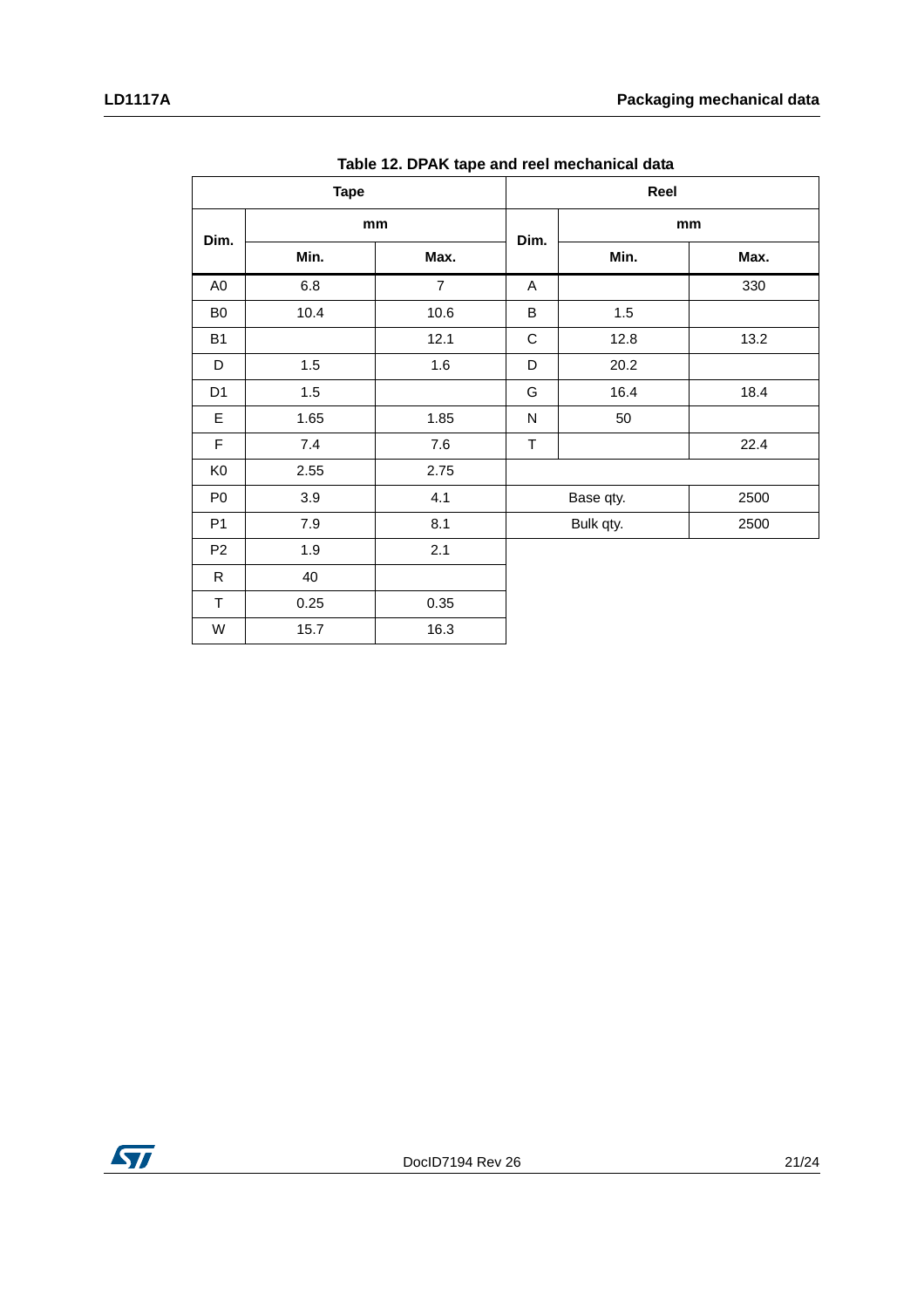

**Figure 17. Reel for DPAK**



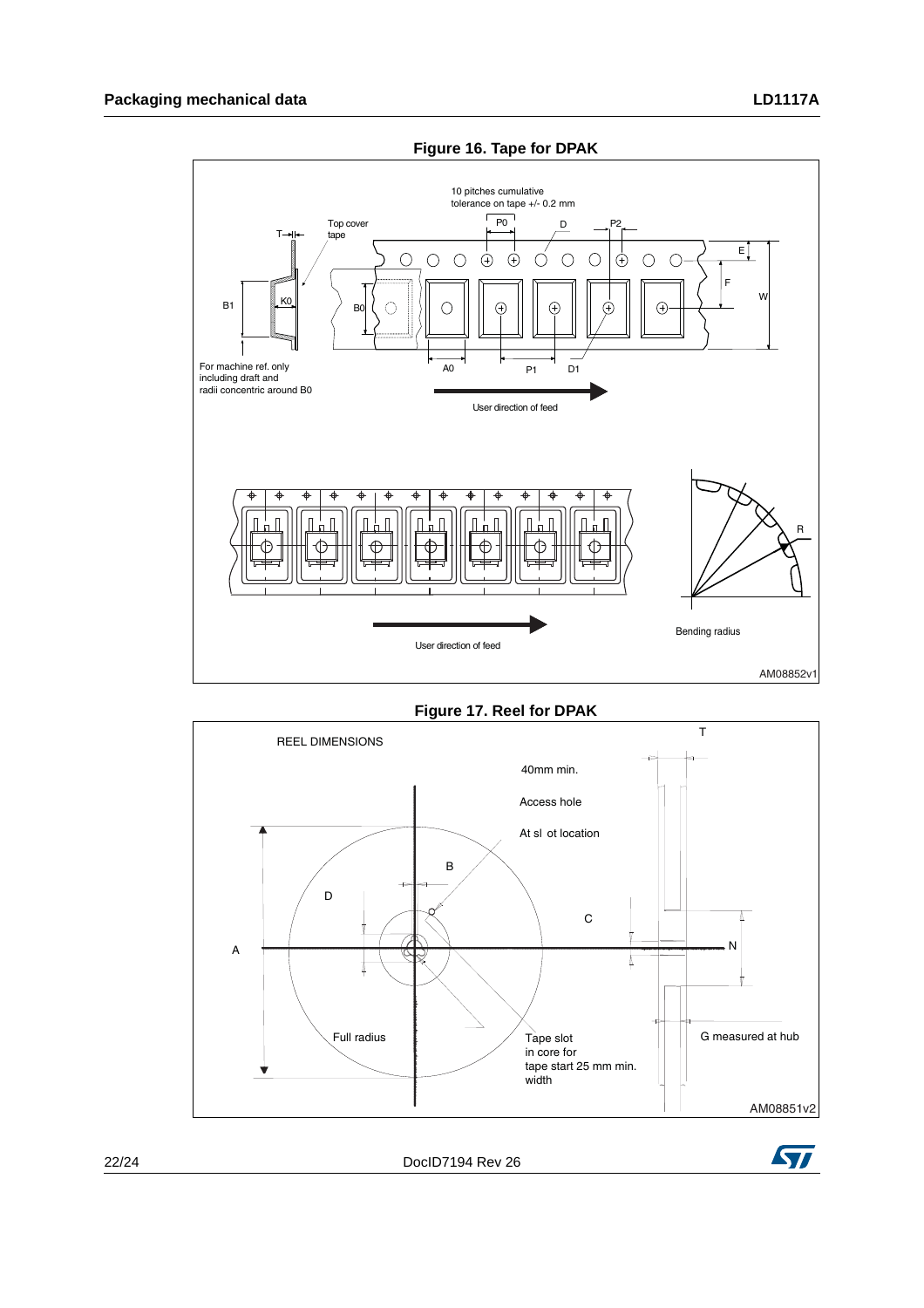# <span id="page-22-0"></span>**10 Revision history**

| <b>Date</b> | <b>Revision</b> | , ושטוכ וט. בסטטוווטות וכיושוטור ווואנטו<br><b>Changes</b>                                                                                                                                                                                                                                                                                                           |
|-------------|-----------------|----------------------------------------------------------------------------------------------------------------------------------------------------------------------------------------------------------------------------------------------------------------------------------------------------------------------------------------------------------------------|
| 29-Sep-2004 | 11              | Add new part number.                                                                                                                                                                                                                                                                                                                                                 |
| 12-Oct-2004 | 12              | Mistake $V_{\Omega}$ max. - Table 4.                                                                                                                                                                                                                                                                                                                                 |
| 21-Apr-2005 | 13              | Add new package - D <sup>2</sup> PAK/A.                                                                                                                                                                                                                                                                                                                              |
| 05-Jul-2005 | 14              | The DPAK mechanical data updated.                                                                                                                                                                                                                                                                                                                                    |
| 10-Feb-2006 | 15              | Add new package - D <sup>2</sup> PAK/A (B type).                                                                                                                                                                                                                                                                                                                     |
| 20-Dec-2006 | 16              | Change value V <sub>IN</sub> on Table 2.                                                                                                                                                                                                                                                                                                                             |
| 19-Jan-2007 | 17              | D <sup>2</sup> PAK/A mechanical data updated and add footprint data.                                                                                                                                                                                                                                                                                                 |
| 28-May-2007 | 18              | Add $I_{ADJ}$ and $\Delta I_{ADJ}$ values on Table 7.                                                                                                                                                                                                                                                                                                                |
| 07-Jun-2007 | 19              | Add I <sub>O(min)</sub> value on Table 7.                                                                                                                                                                                                                                                                                                                            |
| 15-Apr-2008 | 20              | Modified: Table 10.                                                                                                                                                                                                                                                                                                                                                  |
|             |                 |                                                                                                                                                                                                                                                                                                                                                                      |
| 28-Jul-2009 | 21              | Modified: Table 10.                                                                                                                                                                                                                                                                                                                                                  |
| 05-Jul-2010 | 22              | Added: Table 8 on page 15, Figure 14 on page 18, Figure 15 on page 20,<br>Figure 16 and Figure 17 on page 21.                                                                                                                                                                                                                                                        |
| 16-Nov-2010 | 23              | Modified: Table 1 on page 1, R <sub>thJC</sub> value for TO-220 Table 3 on page 5.                                                                                                                                                                                                                                                                                   |
| 16-Dec-2011 | 24              | Modified: $V_O$ parameter output voltage = = > Reference voltage Table 7 on<br>page 8.                                                                                                                                                                                                                                                                               |
| 19-Oct-2012 | 25              | Added: R <sub>thJA</sub> value for DPAK and SOT-223 Table 3 on page 5.                                                                                                                                                                                                                                                                                               |
| 24-Jul-2013 | 26              | Part numbers LD1117AXX12, LD1117AXX18, LD1117AXX33, LD1117AXX<br>changed to LD1117A.<br>Modified Chapter 6: Typical application.<br>Changed Vo symbol in to V <sub>REF</sub> in Table 7: Electrical characteristics of LD1117A<br>(adjustable).<br>Updated Chapter 8: Package mechanical data.<br>Added Chapter 9: Packaging mechanical data.<br>Minor text changes. |

### **Table 13. Document revision history**